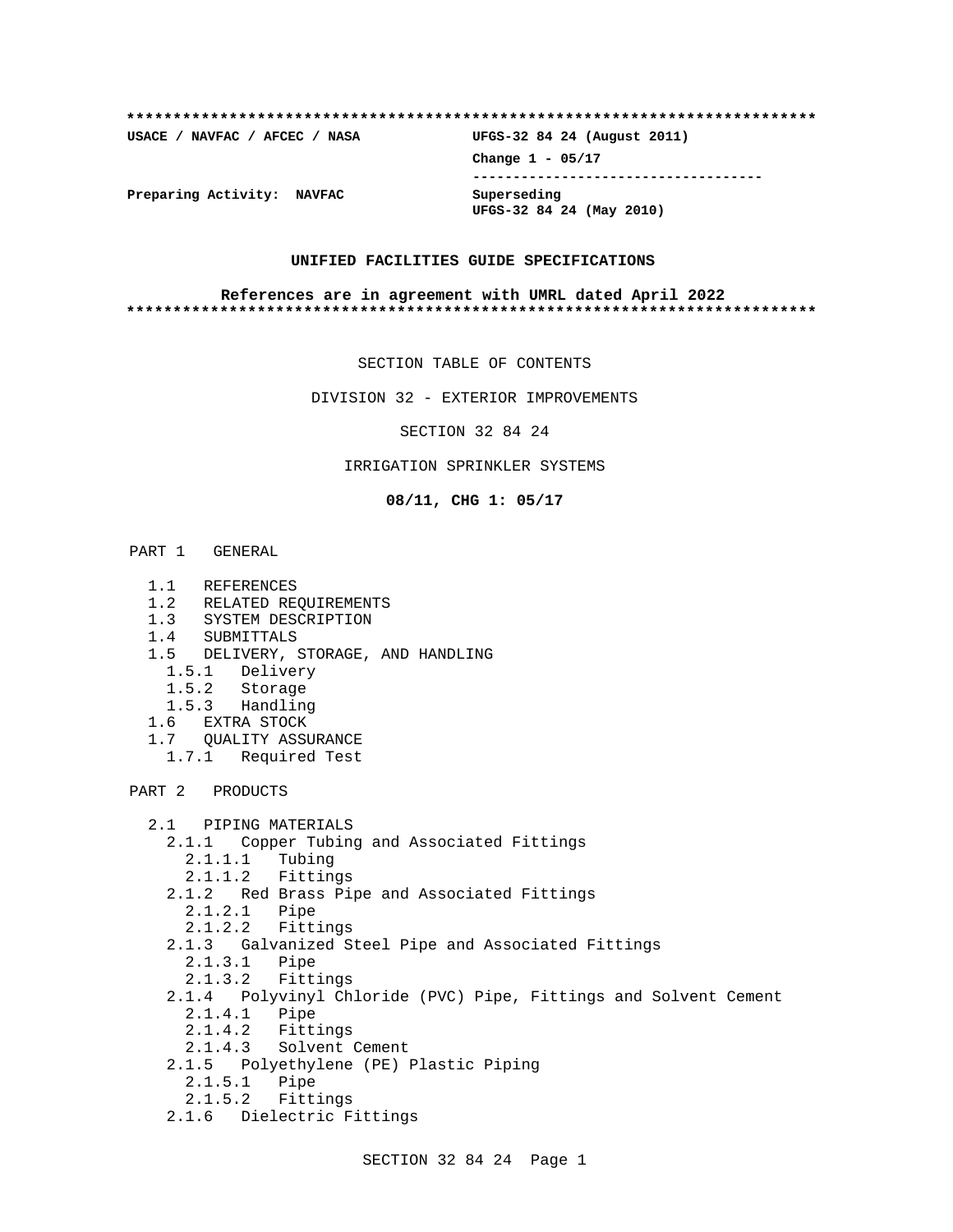2.1.7 Drip Irrigation Tubing 2.1.8 Pipe Sleeving 2.2 IRRIGATION AND DRIP SPRINKLER HEADS 2.2.1 Fixed Riser Irrigation Heads 2.2.1.1 Stream Rotors, Full or Part Circle 2.2.1.2 Gear Rotor Irrigation Head, Full or Part Circle 2.2.1.3 Impact Irrigation Head 2.2.1.4 Spray Irrigation Heads, Full or Part Circle 2.2.1.5 Adjustable Flood Bubbler Head 2.2.1.6 Pressure Compensating Flood Bubbler Head 2.2.2 Pop-Up Irrigation Head 2.2.2.1 Stream Rotor Irrigation Head, Full or Part Circle 2.2.2.2 Gear Rotor Irrigation Head, Full or Part Circle 2.2.2.3 Impact Irrigation Head 2.2.2.4 Spray Irrigation Head, Full or Part Circle 2.2.3 Bubbler Irrigation Head 2.2.3.1 Adjustable Flood Bubbler 2.2.3.2 Pressure Compensating Flood Bubbler 2.2.4 Fixed Drip Head 2.2.4.1 Multi-Port Outlet Device 2.2.4.2 Single Outlet Pressure Compensating Emission Device 2.2.4.3 Microspray Device 2.2.4.4 In-Line Tubing Device 2.2.5 Pop-Up Drip Head 2.3 VALVES 2.3.1 Isolation Valve 2.3.1.1 Ball Valves, Less than 75 mm 3 inches 2.3.1.2 Gate Valves, 75 mm 3 inches and Larger 2.3.2 Control Valves 2.3.2.1 Pressure Regulating Master Control Valve 2.3.2.2 Remote Control Valve, Electrical 2.3.2.3 Manual Angle Control Valve, Manual Globe Control Valve 2.3.3 Quick Coupling Valves 2.3.4 Hose Bib 2.3.5 Drain Valves 2.3.5.1 Manual 2.3.5.2 Automatic 2.3.6 Backflow Preventers 2.3.6.1 Reduced Pressure Type Backflow Preventers 2.3.6.2 Pressure Type Vacuum Breaker 2.3.6.3 Atmospheric Vacuum Breaker 2.4 ACCESSORIES AND APPURTENANCES 2.4.1 Tapping Tee 2.4.2 Water Meter 2.4.3 Drip Head Accessories 2.4.3.1 Strainer 2.4.3.2 Riser Adapters 2.4.3.3 Tubing Stakes 2.4.3.4 Bug Cap 2.4.3.5 Subterranean Drip Box and Cover Line Flushing Valve 2.4.3.7 Valve Boxes 2.4.4 Backflow Preventer Accessories 2.4.4.1 Pressure Gages 2.4.4.2 Water Hammer Arresters 2.4.4.3 Backflow Preventer Enclosure 2.4.4.4 Concrete Pads

- 2.4.5 Moisture Sensing Device
	- 2.4.5.1 Automatic Rain Shut-Off Device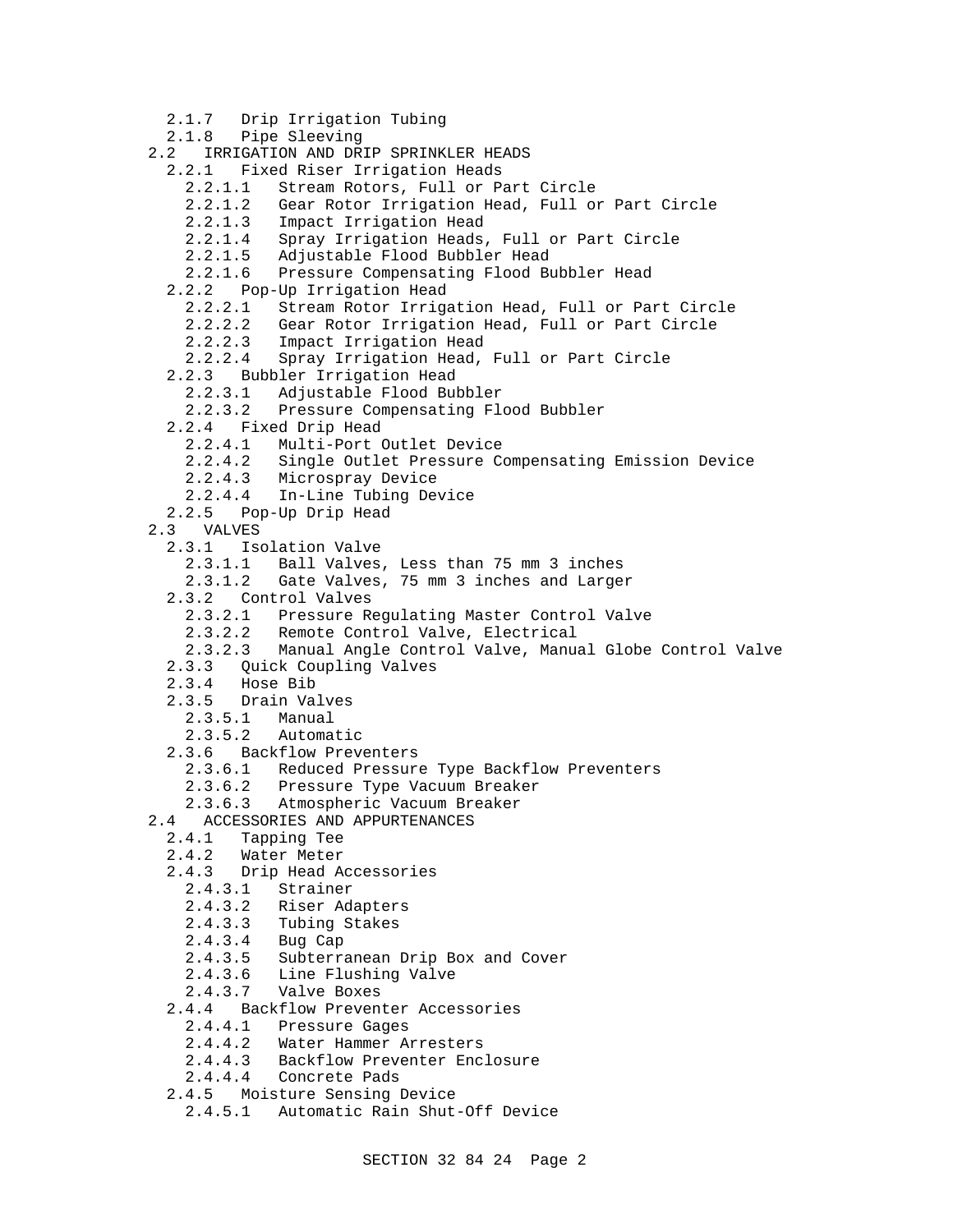- 2.4.5.2 Automatic Freeze Shut-Off Device
- 2.4.5.3 Soil Moisture Sensor Device
- 2.4.6 Air/Vacuum Relief
- 2.4.7 Water Booster Package
	- 2.4.7.1 Pump
	- 2.4.7.2 Motor
	- 2.4.7.3 Piping and Fittings
	- 2.4.7.4 Gages
	- 2.4.7.5 Butterfly Valve
	- 2.4.7.6 Check Valves
	- 2.4.7.7 Pump Control Panels
- 2.4.8 Flow Meter
- 2.5 AUTOMATIC CONTROLLER [ELECTRICAL] [SOLAR] [BATTERY]
	- 2.5.1 Controller Features
- 2.5.2 Controller Enclosure
- 2.6 ELECTRICAL CIRCUITS
	- 2.6.1 Control Wiring for Electrically Operated Valves
- 2.6.2 Conduit
- 2.7 CONCRETE MATERIALS
- PART 3 EXECUTION
	- 3.1 INSTALLATION
		- 3.1.1 Trenching
		- 3.1.2 Piping System
			- 3.1.2.1 Clearances
			- 3.1.2.2 Minimum Pitch
			- 3.1.2.3 Thrust Blocks
			- 3.1.2.4 Minimum Backfill Cover
- 3.1.2.5 Restoration
- 3.1.2.6 Sterilization
	- 3.1.3 Piping Installation
		- 3.1.3.1 Polyvinyl Chloride (PVC) Pipe
		- 3.1.3.2 Soldered Copper Tubing
		- 3.1.3.3 Threaded Brass or Galvanized Steel Pipe
		- 3.1.3.4 Polyethylene (PE) Pipe and Drip Tubing
		- 3.1.3.5 Dielectric Protection
	- 3.1.4 Irrigation Heads
		- 3.1.4.1 Fixed Riser Irrigation Heads
		- 3.1.4.2 Pop-Up Irrigation Head
		- 3.1.4.3 Drip Heads
	- 3.1.5 Valves<br>3.1.5.1 Iso
		- 3.1.5.1 Isolation Valves
		- 3.1.5.2 Control Valves
		- 3.1.5.3 Quick Coupling Valves
		- 3.1.5.4 Hose Bibb
		- 3.1.5.5 Drain Valves
	- 3.1.6 Backflow Preventers
		- 3.1.6.1 Reduced Pressure Backflow Preventer
		- 3.1.6.2 Pressure Vacuum Breaker
		- 3.1.6.3 Atmospheric Vacuum Breaker
	- 3.1.7 Accessories
		- 3.1.7.1 Connection To Existing Water Supply Systems (Tapping Tee)
		- 3.1.7.2 Water Meter
		- 3.1.7.3 Valve Boxes and Lids
		- 3.1.7.4 Backflow Preventer Enclosure
		- 3.1.7.5 Rain [and] [Freeze] Shut-Off Device[s]
		- 3.1.7.6 Soil Moisture Sensing Device
		- 3.1.7.7 Air/Vacuum Relief Valve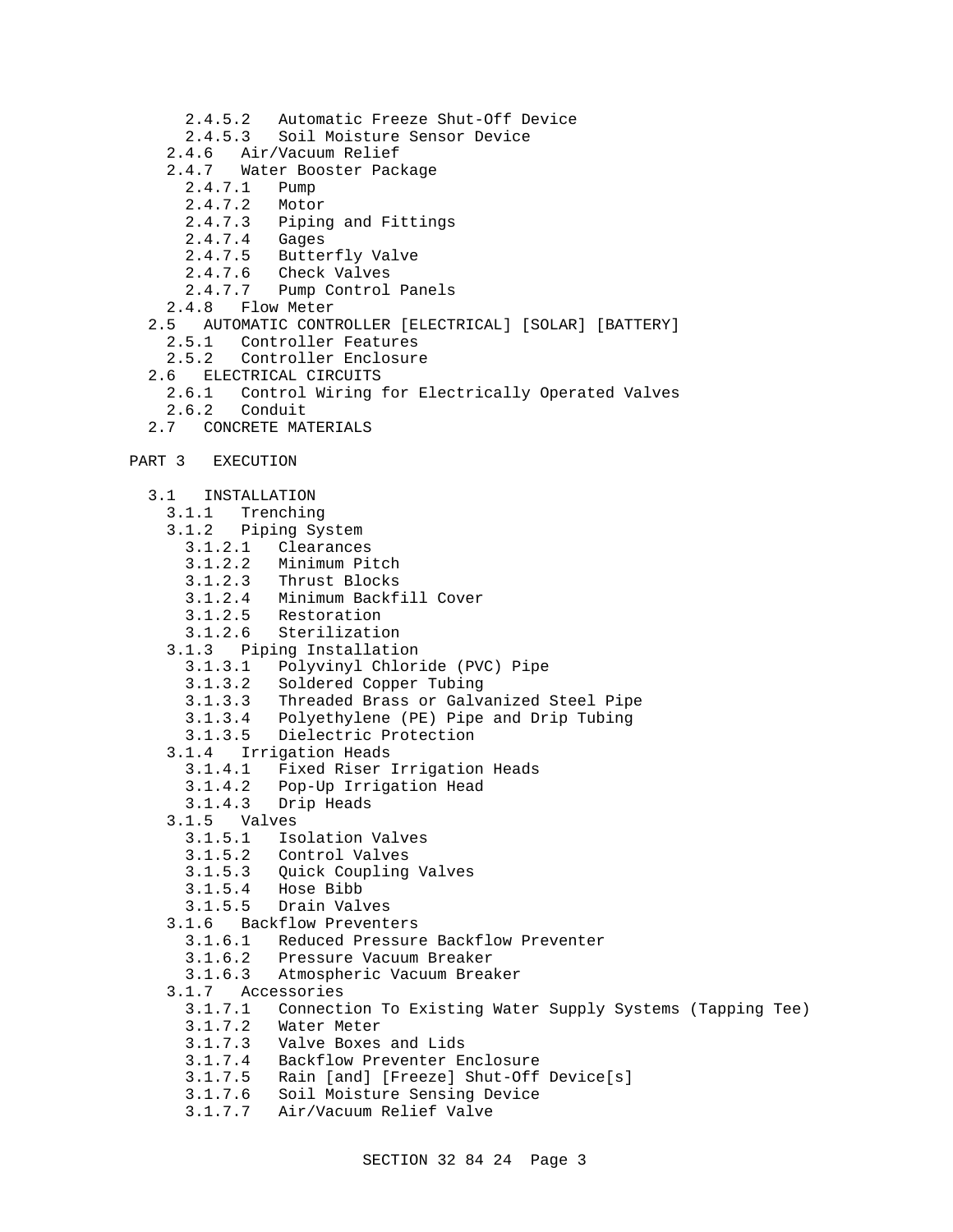- 3.1.8 Electrical Circuits
	- 3.1.8.1 Loops
	- 3.1.8.2 Expansion and Contraction
	- 3.1.8.3 Splices
- 3.1.9 Automatic Controller
- 3.1.10 Flushing
- 3.1.11 Adjustment
- 3.1.12 Sterilization
	- 3.2 FIELD QUALITY CONTROL
		- 3.2.1 Pressure Test
			- 3.2.1.1 Duration
			- 3.2.1.2 Leaks
			- 3.2.1.3 Retest
		- 3.2.2 Operation Test
			- 3.2.2.1 Accessories
			- 3.2.2.2 Acceptance
		- 3.2.3 Controller Charts
- -- End of Section Table of Contents --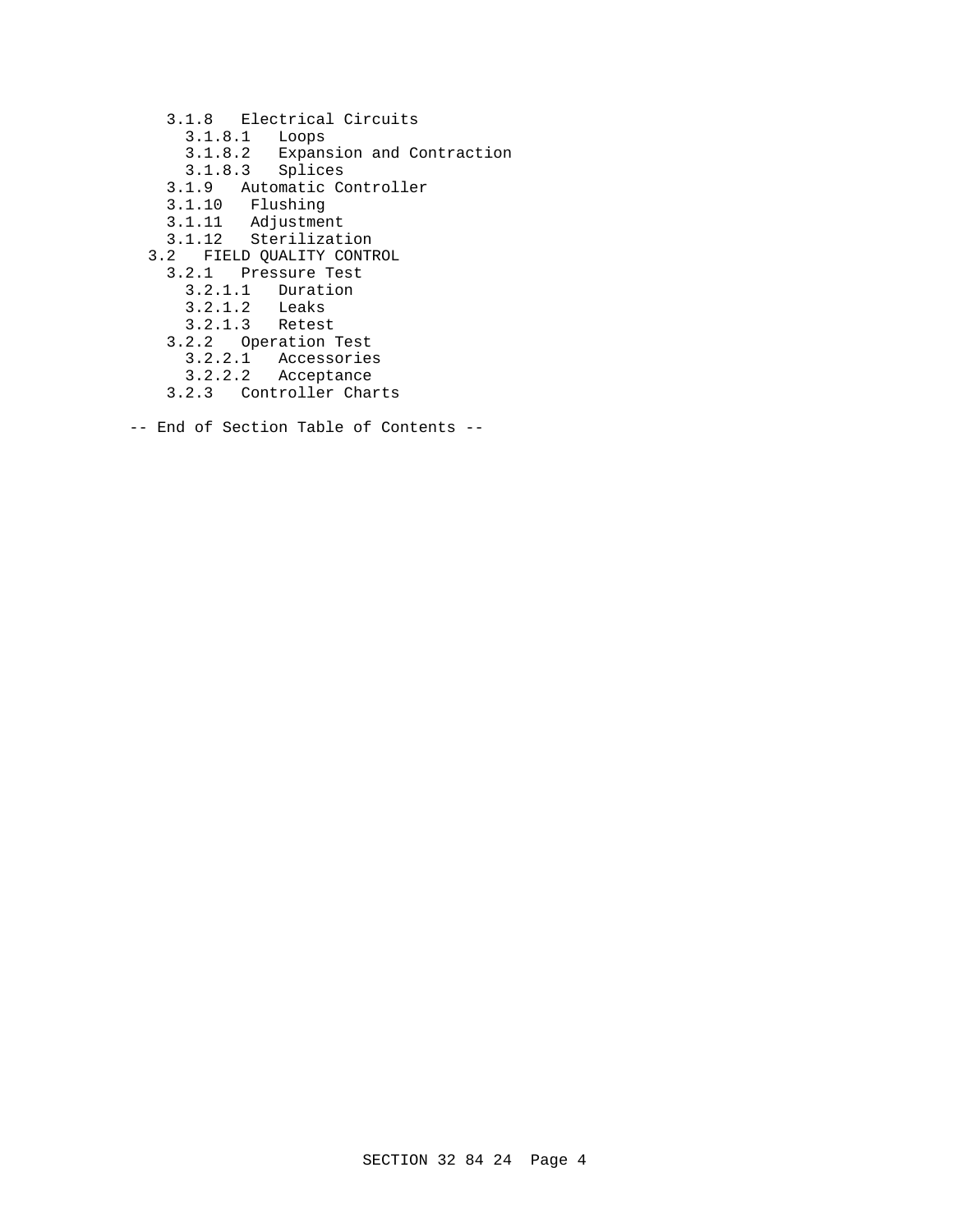USACE / NAVFAC / AFCEC / NASA

UFGS-32 84 24 (August 2011) Change  $1 - 05/17$ ------------------------------------Superseding

UFGS-32 84 24 (May 2010)

Preparing Activity: NAVFAC

#### UNIFIED FACILITIES GUIDE SPECIFICATIONS

References are in agreement with UMRL dated April 2022 

SECTION 32 84 24

IRRIGATION SPRINKLER SYSTEMS 08/11, CHG 1: 05/17

NOTE: This quide specification covers the requirements for irrigation sprinkler systems.

Adhere to UFC 1-300-02 Unified Facilities Guide Specifications (UFGS) Format Standard when editing this guide specification or preparing new project specification sections. Edit this quide specification for project specific requirements by adding, deleting, or revising text. For bracketed items, choose applicable item(s) or insert appropriate information.

Remove information and requirements not required in respective project, whether or not brackets are present.

Comments, suggestions and recommended changes for this guide specification are welcome and should be submitted as a Criteria Change Request (CCR). 

NOTE: Some paragraphs may need to be supplemented to meet project requirements. 

#### PART 1 GENERAL

#### 1.1 REFERENCES

NOTE: This paragraph is used to list the publications cited in the text of the guide specification. The publications are referred to in the text by basic designation only and listed in this paragraph by organization, designation, date, and title.

Use the Reference Wizard's Check Reference feature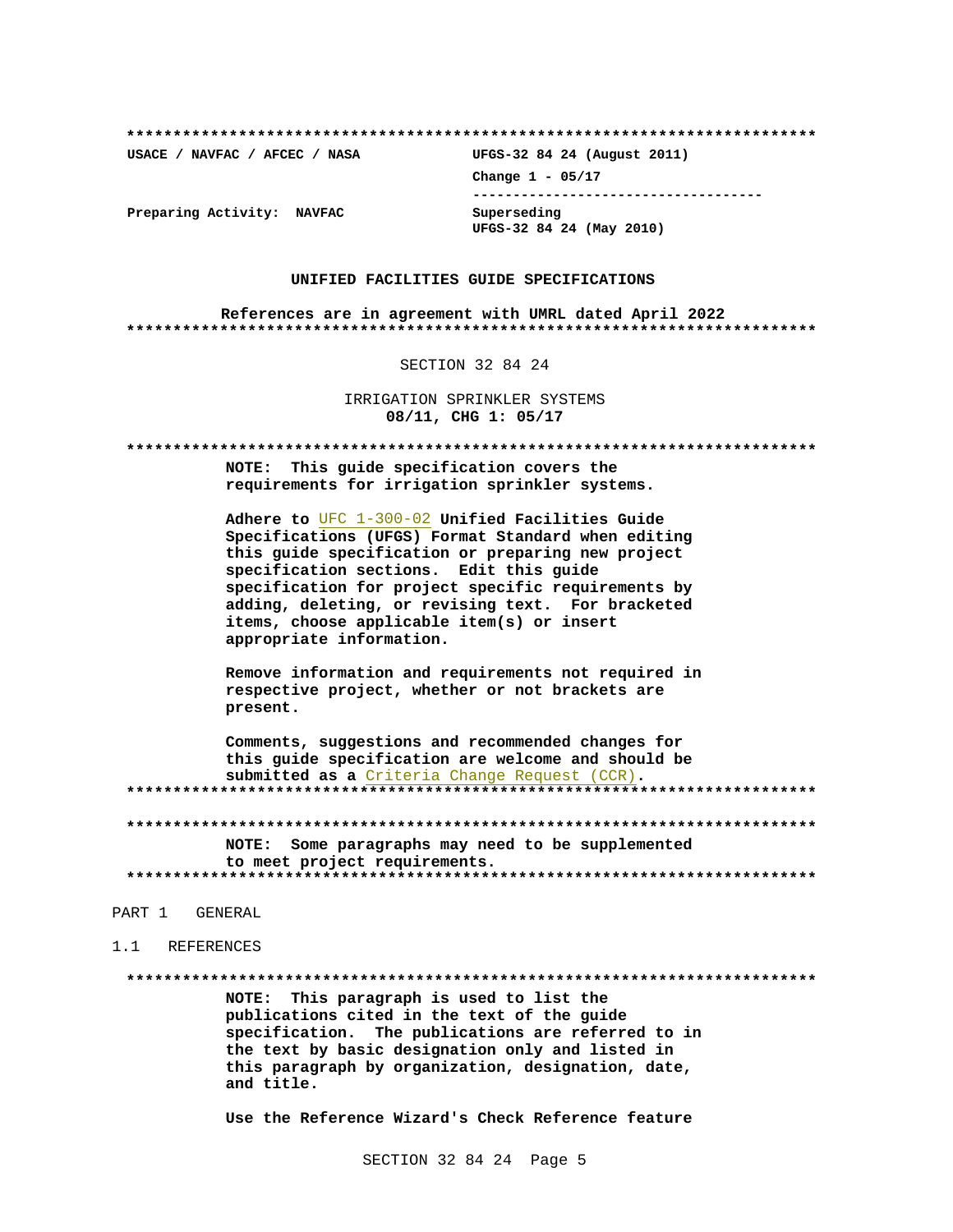|                                                                                                                                                                                             | to update the issue dates.         | when you add a Reference Identifier (RID) outside of<br>the Section's Reference Article to automatically<br>place the reference in the Reference Article. Also<br>use the Reference Wizard's Check Reference feature |  |  |
|---------------------------------------------------------------------------------------------------------------------------------------------------------------------------------------------|------------------------------------|----------------------------------------------------------------------------------------------------------------------------------------------------------------------------------------------------------------------|--|--|
| References not used in the text will automatically<br>be deleted from this section of the project<br>specification when you choose to reconcile<br>references in the publish print process. |                                    |                                                                                                                                                                                                                      |  |  |
|                                                                                                                                                                                             |                                    |                                                                                                                                                                                                                      |  |  |
| The publications listed below form a part of this specification to the<br>extent referenced. The publications are referred to within the text by<br>the basic designation only.             |                                    |                                                                                                                                                                                                                      |  |  |
|                                                                                                                                                                                             | AMERICAN PETROLEUM INSTITUTE (API) |                                                                                                                                                                                                                      |  |  |
| API Std 598                                                                                                                                                                                 |                                    | (2009) Valve Inspecting and Testing                                                                                                                                                                                  |  |  |
|                                                                                                                                                                                             | ENGINEERS (ASHRAE)                 | AMERICAN SOCIETY OF HEATING, REFRIGERATING AND AIR-CONDITIONING                                                                                                                                                      |  |  |
| ASHRAE 189.1                                                                                                                                                                                |                                    | (2014) Standard for the Design of<br>High-Performance Green Buildings Except<br>Low-Rise Residential Buildings                                                                                                       |  |  |
| AMERICAN SOCIETY OF MECHANICAL ENGINEERS (ASME)                                                                                                                                             |                                    |                                                                                                                                                                                                                      |  |  |
| ASME B1.2                                                                                                                                                                                   |                                    | (1983; Errata 1992; R 2017) Gages and<br>Gaging for Unified Inch Screw Threads                                                                                                                                       |  |  |
| <b>ASME B16.3</b>                                                                                                                                                                           |                                    | (2021) Malleable Iron Threaded Fittings,<br>Classes 150 and 300                                                                                                                                                      |  |  |
| <b>ASME B16.15</b>                                                                                                                                                                          |                                    | (2018) Cast Copper Alloy Threaded Fittings<br>Classes 125 and 250                                                                                                                                                    |  |  |
| <b>ASME B16.18</b>                                                                                                                                                                          |                                    | (2021) Cast Copper Alloy Solder Joint<br>Pressure Fittings                                                                                                                                                           |  |  |
| <b>ASME B16.22</b>                                                                                                                                                                          |                                    | (2018) Standard for Wrought Copper and<br>Copper Alloy Solder Joint Pressure Fittings                                                                                                                                |  |  |
| <b>ASME B40.100</b>                                                                                                                                                                         |                                    | (2013) Pressure Gauges and Gauge<br>Attachments                                                                                                                                                                      |  |  |
| AMERICAN SOCIETY OF SANITARY ENGINEERING (ASSE)                                                                                                                                             |                                    |                                                                                                                                                                                                                      |  |  |
| <b>ASSE 1010</b>                                                                                                                                                                            |                                    | (2021) Performance Requirements for Water<br>Hammer Arresters                                                                                                                                                        |  |  |
| <b>ASSE 1020</b>                                                                                                                                                                            |                                    | (2020) Performance Requirements for<br>Pressure Vacuum Breaker Assemblies                                                                                                                                            |  |  |
| ASSE Series 5000                                                                                                                                                                            |                                    | (2015) Cross-Connection Control<br>Professional Qualification Standard                                                                                                                                               |  |  |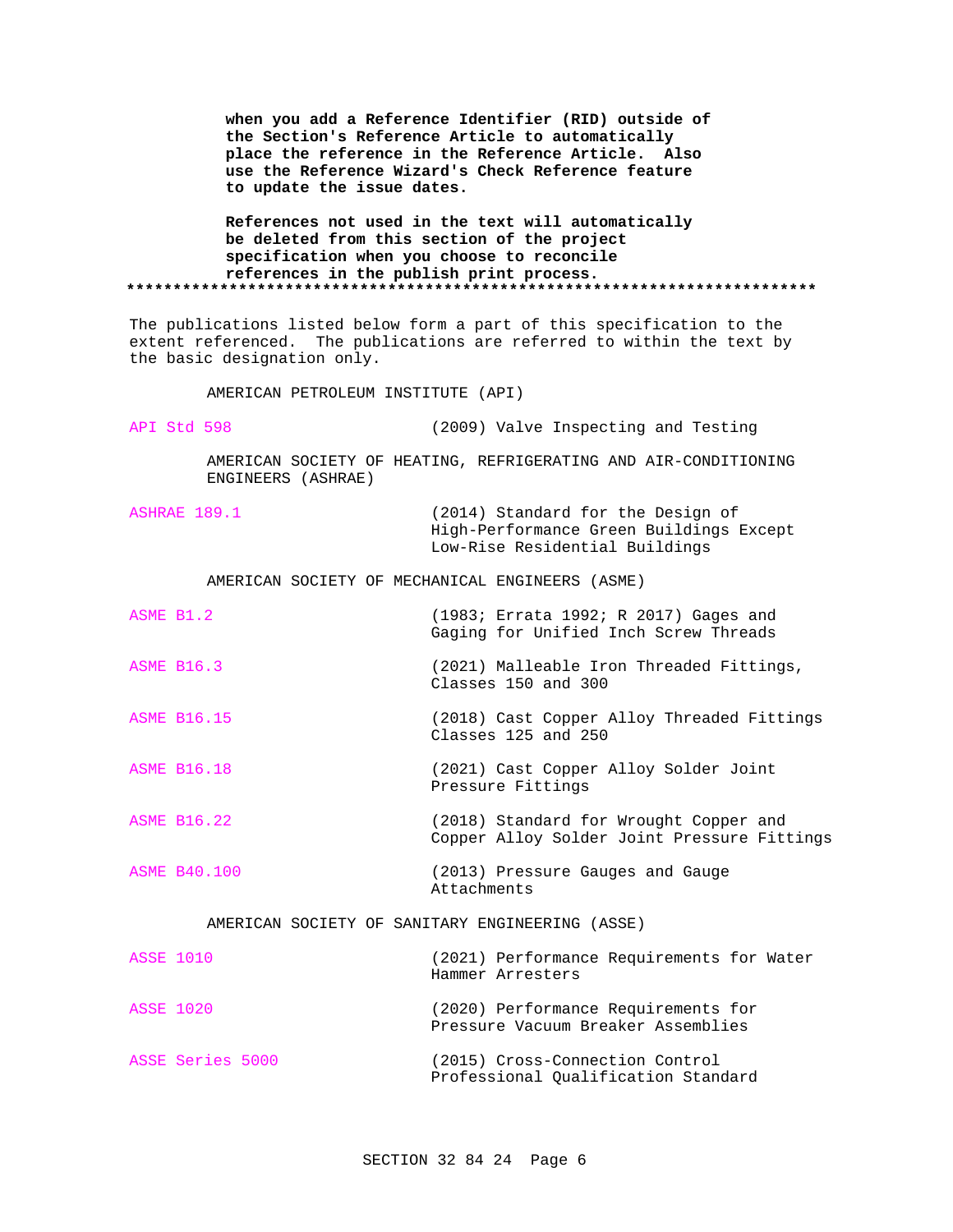# AMERICAN WATER WORKS ASSOCIATION (AWWA)

| AWWA C500 | (2019) Metal-Seated Gate Valves for Water<br>Supply Service                                                      |
|-----------|------------------------------------------------------------------------------------------------------------------|
| AWWA C511 | (2017) Reduced-Pressure Principle Backflow<br>Prevention Assembly                                                |
| AWWA C651 | (2014) Standard for Disinfecting Water<br>Mains                                                                  |
| AWWA C901 | (2020) Polyethylene (PE) Pressure Pipe and<br>Tubing, 3/4 In. (19mm) Through 3 In. (76<br>mm), for Water Service |
| AWWA M14  | (2015) Manual: Recommended Practice for<br>Backflow Prevention and Cross-Connection<br>Control                   |

# ASTM INTERNATIONAL (ASTM)

| ASTM A53/A53M    | (2020) Standard Specification for Pipe,<br>Steel, Black and Hot-Dipped, Zinc-Coated,<br>Welded and Seamless         |
|------------------|---------------------------------------------------------------------------------------------------------------------|
| <b>ASTM B32</b>  | (2020) Standard Specification for Solder<br>Metal                                                                   |
| ASTM B43         | (2020) Standard Specification for Seamless<br>Red Brass Pipe, Standard Sizes                                        |
| <b>ASTM B88</b>  | (2020) Standard Specification for Seamless<br>Copper Water Tube                                                     |
| <b>ASTM B88M</b> | (2020) Standard Specification for Seamless<br>Copper Water Tube (Metric)                                            |
| ASTM D1785       | (2015; E 2018) Standard Specification for<br>Poly(Vinyl Chloride) (PVC), Plastic Pipe,<br>Schedules 40, 80, and 120 |
| ASTM D2241       | (2015) Standard Specification for<br>Poly(Vinyl Chloride) (PVC) Pressure-Rated<br>Pipe (SDR Series)                 |
| ASTM D2287       | (2019) Nonrigid Vinyl Chloride Polymer and<br>Copolymer Molding and Extrusion Compounds                             |
| ASTM D2464       | (2015) Standard Specification for Threaded<br>Poly(Vinyl Chloride) (PVC) Plastic Pipe<br>Fittings, Schedule 80      |
| ASTM D2466       | (2017) Standard Specification for<br>Poly(Vinyl Chloride) (PVC) Plastic Pipe<br>Fittings, Schedule 40               |
| ASTM D2564       | (2020) Standard Specification for Solvent<br>Cements for Poly(Vinyl Chloride) (PVC)<br>Plastic Piping Systems       |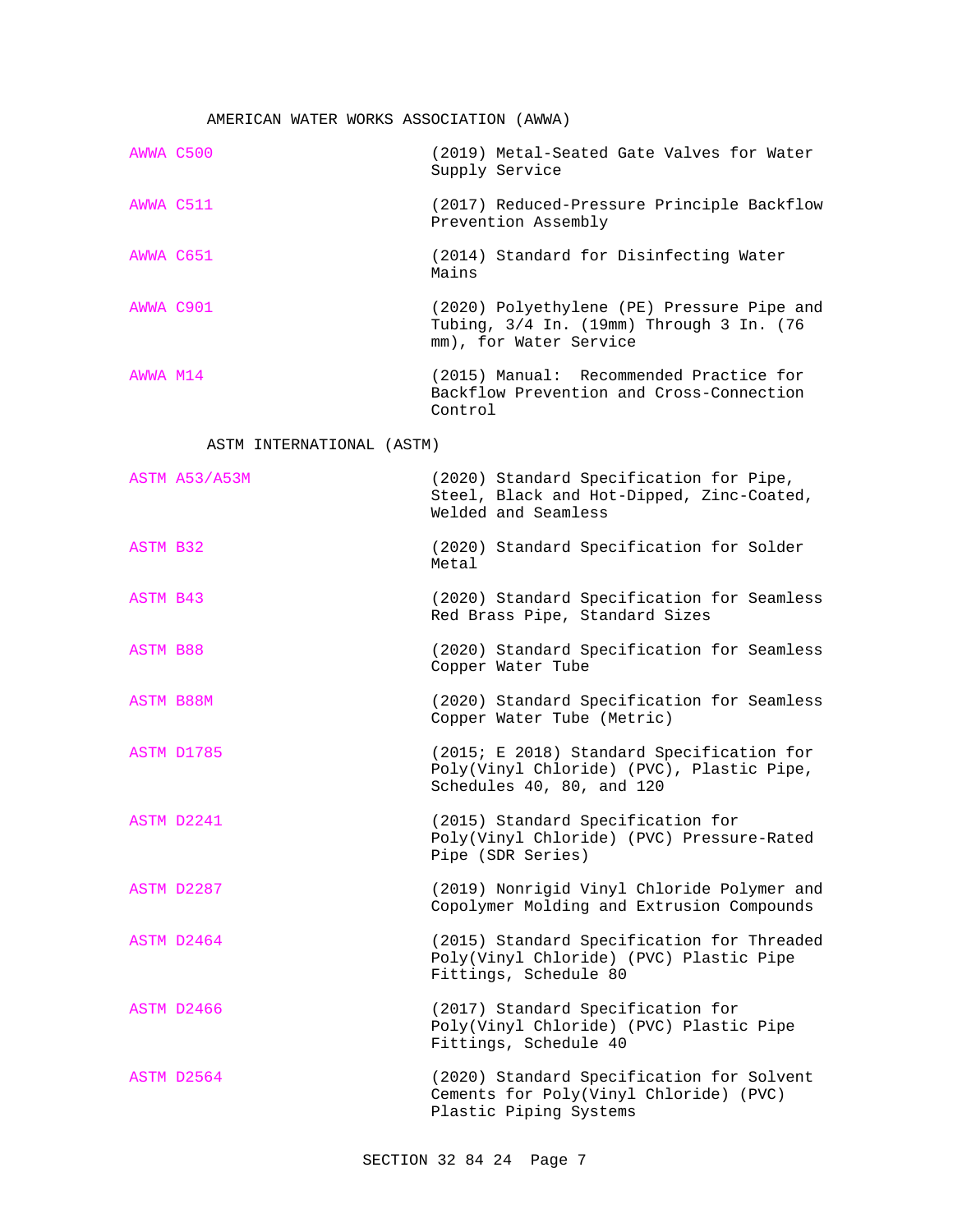| ASTM D2774                                           | (2021) Underground Installation of<br>Thermoplastic Pressure Piping                                                                          |  |  |  |
|------------------------------------------------------|----------------------------------------------------------------------------------------------------------------------------------------------|--|--|--|
| ASTM D2855                                           | (2015) Standard Practice for Making<br>Solvent-Cemented Joints with Poly(Vinyl<br>Chloride) (PVC) Pipe and Fittings                          |  |  |  |
| ASTM D3261                                           | (2016) Standard Specification for Butt<br>Heat Fusion Polyethylene (PE) Plastic<br>Fittings for Polyethylene (PE) Plastic<br>Pipe and Tubing |  |  |  |
| ASTM F441/F441M                                      | (2020) Standard Specification for<br>Chlorinated Poly(Vinyl Chloride) (CPVC)<br>Plastic Pipe, Schedules 40 and 80                            |  |  |  |
| (FCCCHR)                                             | FOUNDATION FOR CROSS-CONNECTION CONTROL AND HYDRAULIC RESEARCH                                                                               |  |  |  |
| FCCCHR List                                          | (continuously updated) List of Approved<br>Backflow Prevention Assemblies                                                                    |  |  |  |
| INDUSTRY (MSS)                                       | MANUFACTURERS STANDARDIZATION SOCIETY OF THE VALVE AND FITTINGS                                                                              |  |  |  |
| MSS SP-80                                            | (2019) Bronze Gate, Globe, Angle and Check<br>Valves                                                                                         |  |  |  |
| MSS SP-85                                            | (2011) Gray Iron Globe & Angle Valves<br>Flanged and Threaded Ends                                                                           |  |  |  |
| NATIONAL ELECTRICAL MANUFACTURERS ASSOCIATION (NEMA) |                                                                                                                                              |  |  |  |
| NEMA ICS 2                                           | (2000; R 2020) Industrial Control and<br>Systems Controllers, Contactors, and<br>Overload Relays Rated 600 V                                 |  |  |  |
| NEMA ICS 6                                           | (1993; R 2016) Industrial Control and<br>Systems: Enclosures                                                                                 |  |  |  |
| NATIONAL FIRE PROTECTION ASSOCIATION (NFPA)          |                                                                                                                                              |  |  |  |
| NFPA 70                                              | (2020; ERTA 20-1 2020; ERTA 20-2 2020; TIA<br>20-1; TIA 20-2; TIA 20-3; TIA 20-4)<br>National Electrical Code                                |  |  |  |
| NSF INTERNATIONAL (NSF)                              |                                                                                                                                              |  |  |  |
| NSF/ANSI 14                                          | (2020) Plastics Piping System Components<br>and Related Materials                                                                            |  |  |  |
| U.S. GENERAL SERVICES ADMINISTRATION (GSA)           |                                                                                                                                              |  |  |  |
| $CID A-A-51145$                                      | (Rev D; Notice 1; Notice 2; Notice 3)<br>Flux, Soldering, Non-Electronic, Paste and<br>Liquid                                                |  |  |  |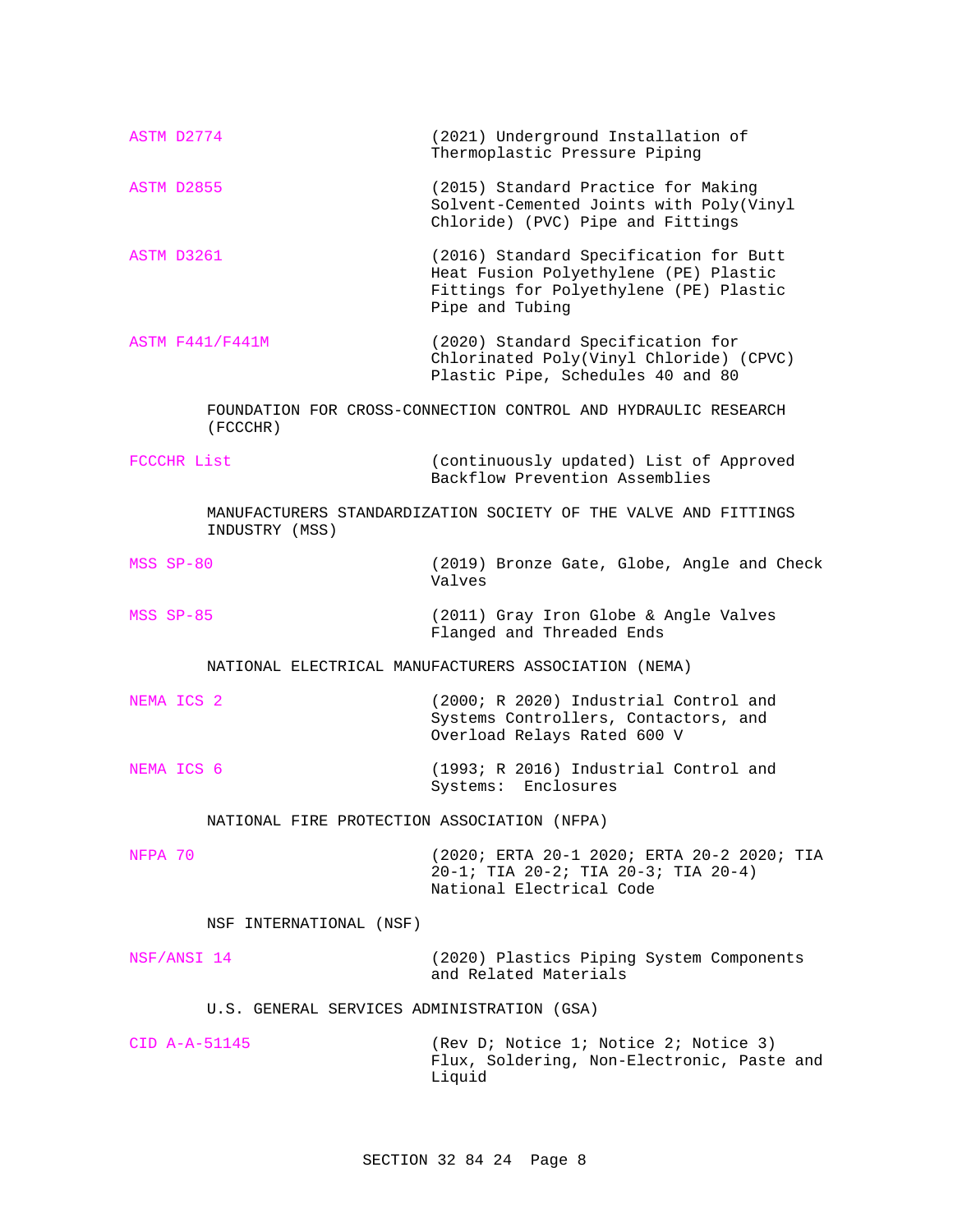**UL 651** 

(2011; Reprint Mar 2020) UL Standard for Safety Schedule 40, 80, Type EB and A Rigid PVC Conduit and Fittings

#### $1.2$ RELATED REOUIREMENTS

## NOTE: Use only when using water pumps.

Section 23 03 00.00 20 BASIC MECHANICAL MATERIALS AND METHODS applies to this section, with additions and modifications specified herein.

#### SYSTEM DESCRIPTION  $1.3$

This system is designed with a water pressure minimum of [ \_] kPa pounds per square inch (psi) maximum of [\_\_\_\_] kPa psi at connection to main [meter] [building] [backflow prevention device] and [\_\_\_\_\_] kPa psi at the last head in each zone. [ Provide a system pressure calculations and irrigation requirements of the area.] If pressure falls above or below indicated values, Contractor shall notify Contracting Officer. For Irrigation Sprinkler System, indicate the following:

- a. Head, piping, valve, [controller], [sensor] layout. Provide separate hydrozones for plant materials with different water requirements.
- b. Pipe, valve, backflow preventer, and controller.

## NOTE: Use the following in freeze-thaw climates only.

c. Invert elevations. Indicate obstructions interfering with operation.

NOTE: At the text below, if source of water supply is from station water system through a service line and water meter, determine amount of water required for station irrigation system from static pressure at point of connection of station main. These factors are essential in designing for system pressure. In many cases, water supply is adequate for short durations only. Provide adequate valves for each zone to irrigate an area effectively. 

d. Water source equipment, including existing mains, piping, valves and meters.

NOTE: At the text below, the system pressure and irrigation requirements of the area are determined from water supply, static pressure, soil, plants, freezing conditions, elevation changes, and wind direction and velocity.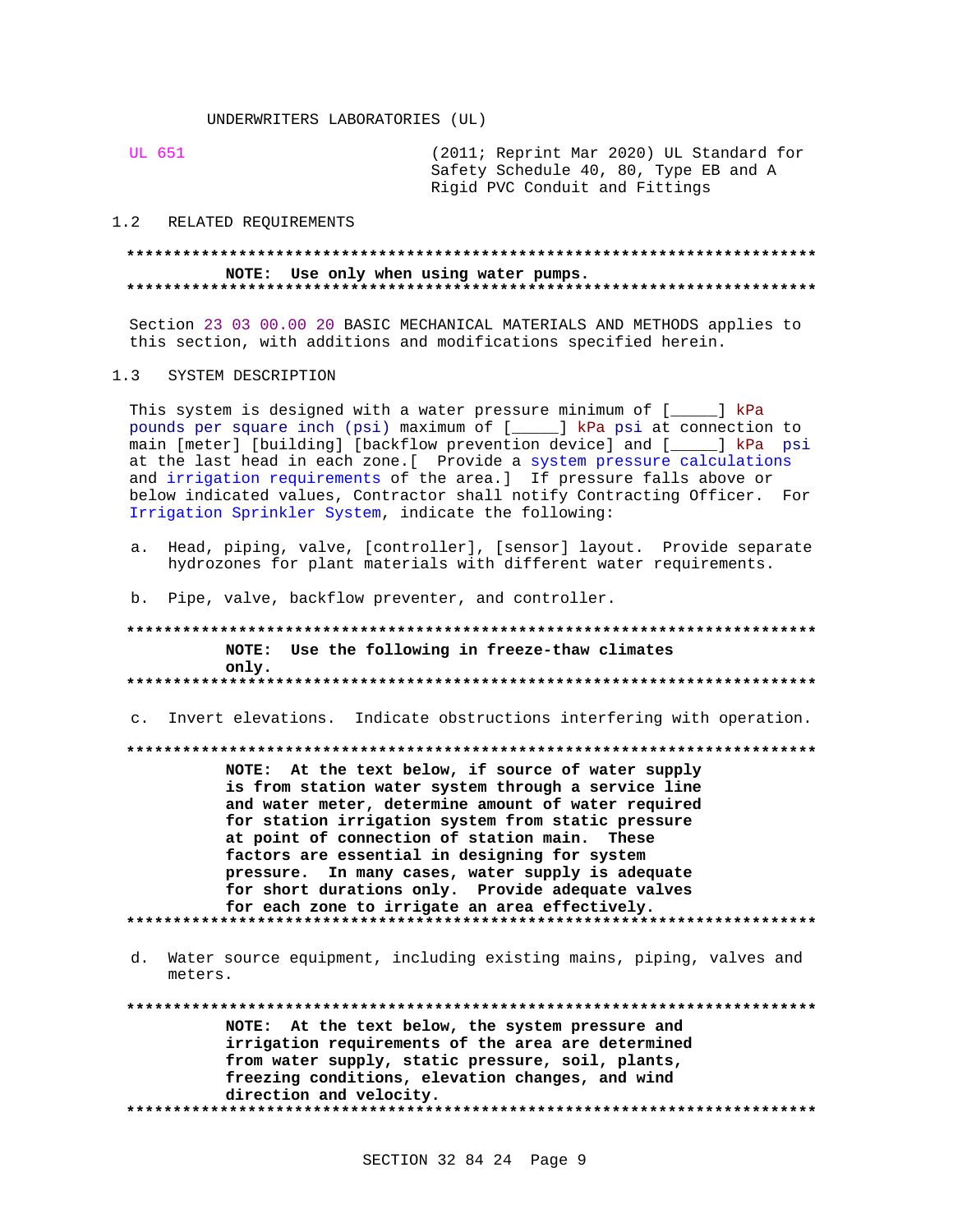- e. System and supply pressures.
- f. Indicate wiring diagram between existing power source and controller/water pump.
- q. Number and extent of control valve circuits.
- h. Provide details of all irrigation components and accessories.

#### $1.4$ SUBMITTALS

#### 

NOTE: Review Submittal Description (SD) definitions in Section 01 33 00 SUBMITTAL PROCEDURES and edit the following list, and corresponding submittal items in the text, to reflect only the submittals required for the project. The Guide Specification technical editors have classified those items that require Government approval, due to their complexity or criticality, with a "G." Generally, other submittal items can be reviewed by the Contractor's Quality Control System. Only add a "G" to an item if the submittal is sufficiently important or complex in context of the project.

For Army projects, fill in the empty brackets following the "G" classification, with a code of up to three characters to indicate the approving authority. Codes for Army projects using the Resident Management System (RMS) are: "AE" for Architect-Engineer; "DO" for District Office (Engineering Division or other organization in the District Office); "AO" for Area Office; "RO" for Resident Office; and "PO" for Project Office. Codes following the "G" typically are not used for Navy, Air Force, and NASA projects.

The "S" classification indicates submittals required as proof of compliance for sustainability Guiding Principles Validation or Third Party Certification and as described in Section 01 33 00 SUBMITTAL PROCEDURES.

Choose the first bracketed item for Navy, Air Force, and NASA projects, or choose the second bracketed item for Army projects. 

Government approval is required for submittals with a "G" or "S" classification. Submittals not having a "G" or "S" classification are [for Contractor Quality Control approval.][for information only. When used, a code following the "G" classification identifies the office that will review the submittal for the Government.] Submit the following in accordance with Section 01 33 00 SUBMITTAL PROCEDURES:

SD-02 Shop Drawings

####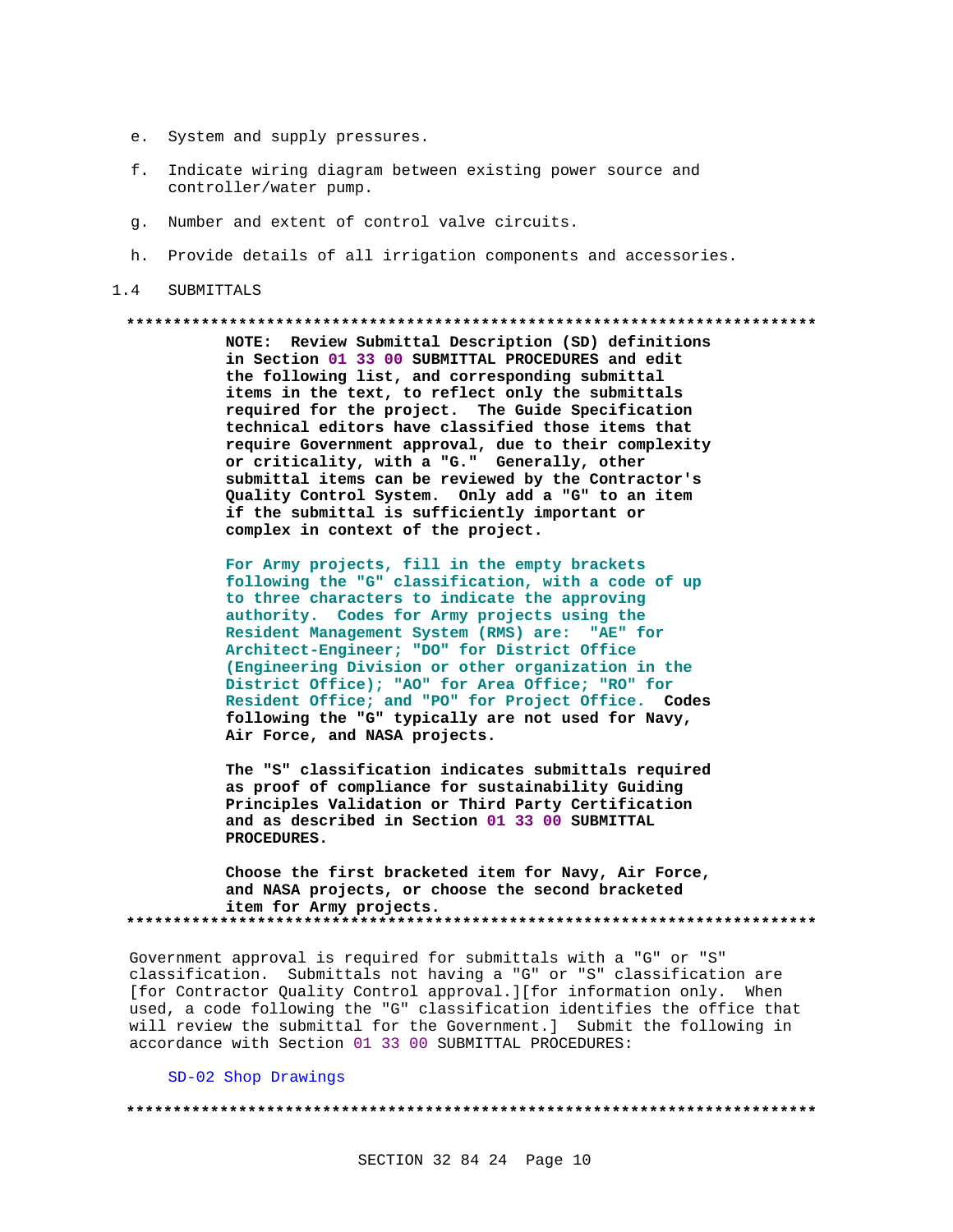NOTE: Delete the following except in Design/Build projects. \*\*\*\*\*\*\*\*\*\*\*

#### Irrigation Sprinkler System

Drawings including irrigation legend prepared by a licensed, registered or certified Landscape Architect or Irrigation Specialist.

### SD-03 Product Data

Piping Materials, tubing, and fittings

Valves and Accessories

Sprinkler Heads

**Backflow Preventers** 

Automatic Controller

Controller Enclosure

Solvent Cement

Control Wiring

Drip Irrigation Equipment and ccessories

Water Hammer Arresters

Water Meter

Rain Shut-Off Device

Freeze Shut-Off Device

Soil Moisture Sensor

Tapping Tee

Valve Boxes and Lids

Drip Head Accessories

SD-05 Design Data

NOTE: If source of water supply is from station water system through a service line and water meter, determine amount of water required for station irrigation system from static pressure at point of connection of station main. These factors are essential in designing for system pressure. In many cases, water supply is adequate for short durations only. Provide adequate valves for each zone to irrigate an area effectively.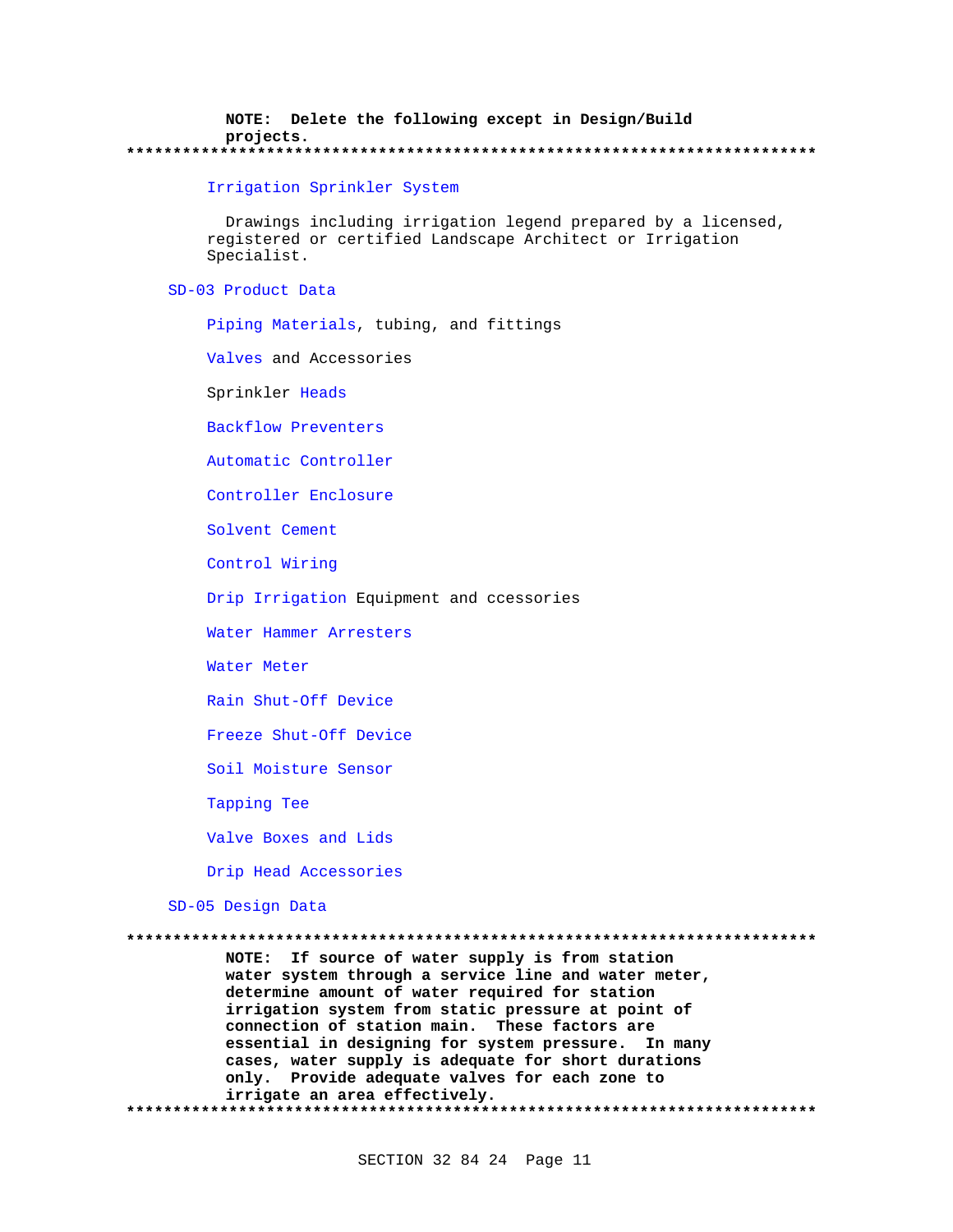## NOTE: The system pressure and irrigation requirements of the area are determined from water supply, static pressure, soil, plants, freezing conditions, elevation changes, and wind direction and velocity.

System Pressure Calculations

Irrigation Requirements

SD-06 Test Reports

Valves, and Accessories Tests

Backflow Preventers

Pressure Test

Operation Test

Including verification of sprinkler head layout

Submit record of pressure tests conducted on recording gage.

## SD-07 Certificates

#### **Backflow Preventers**

ASSE Series 5000, Submit a certificate of Full Approval or a current Certificate of Approval from FCCCHR List for size, and make of backflow preventer being provided for this project. A Certificate of Provisional Approval will not be acceptable.

## SD-08 Manufacturer's Instructions

Automatic Controller

Sprinkler Heads

Piping Materials

Tubing and fittings.

**Backflow Preventers** 

Valves

Solvent Cement

Control Wiring

Drip Irrigation and accessories

Water Hammer Arresters

Water Meter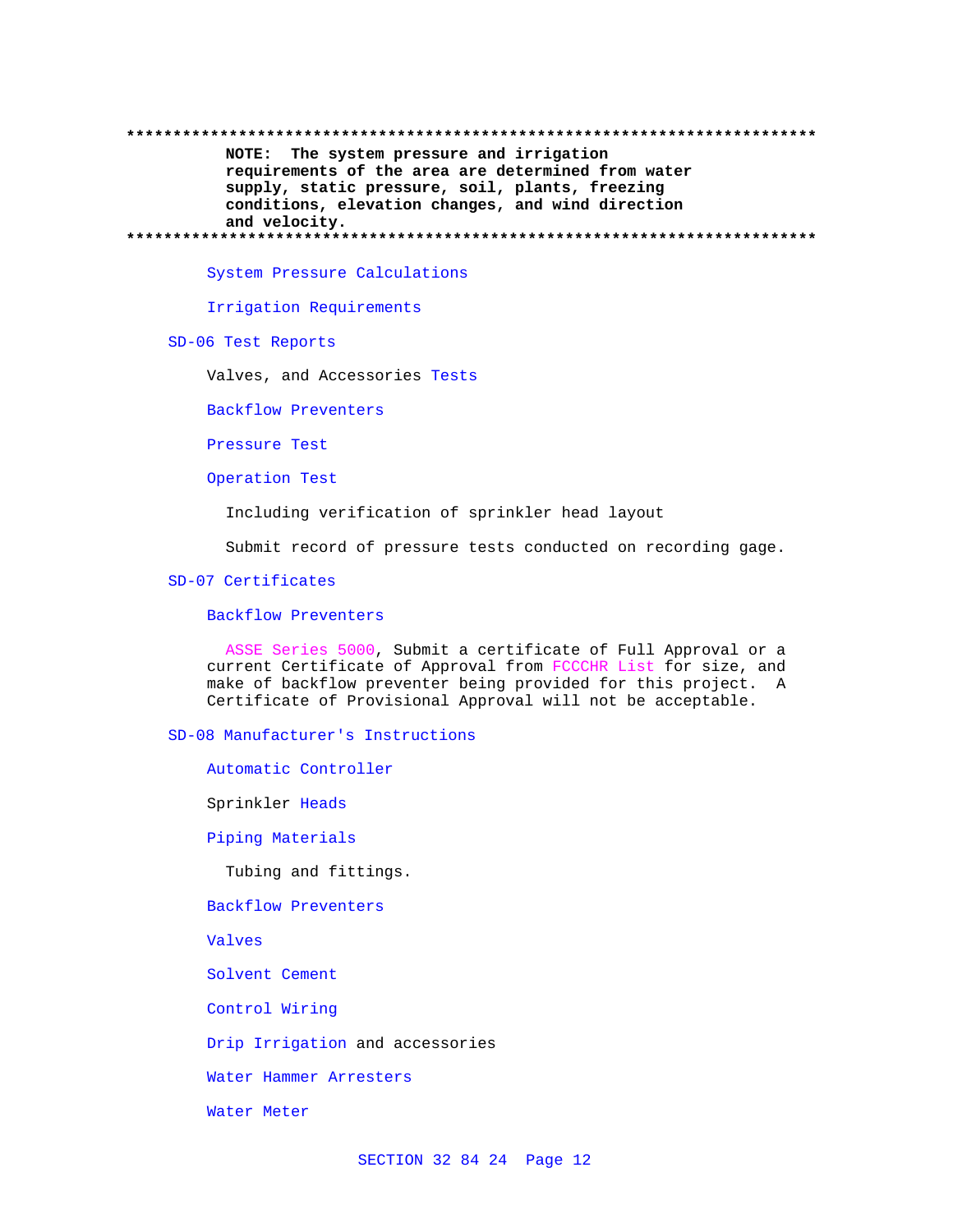Rain Shut-Off Device

Freeze Shut-Off Device

Soil Moisture Sensor

Submit mounting details for automatic controllers.

SD-10 Operation and Maintenance Data

Piping Materials and Fittings, Data Package 2; G[, [\_\_\_\_\_]] Sprinkler Heads and Accessories, Data Package 2; G[, [\_\_\_\_\_]] Backflow Preventers, Data Package 2; G[, [\_\_\_\_]] Valves, Data Package 2; G[, [\_\_\_\_]] Automatic Controller, Data Package 2; G[, [\_\_\_\_\_]] Drip Irrigation and Accessories, Data Package 2; G[, [\_\_\_\_]] Water Hammer Arresters, Data Package 2; G[, [\_\_\_\_]] Water Meter, Data Package 2; G[, [\_\_\_\_]] Rain Shut-Off Device, Data Package 2; G[, [\_\_\_\_]] Freeze Shut-Off Device, Data Package 2; G[, [\_\_\_\_]] Soil Moisture Sensor, Data Package 2; G[, [\_\_\_\_\_]]2

 Submit operation and maintenance data in accordance with Section 01 78 23 OPERATION AND MAINTENANCE DATA. Include troubleshooting procedures with respect to valve and controller problems.

## SD-11 Closeout Submittals

Controller Charts

- 1.5 DELIVERY, STORAGE, AND HANDLING
- 1.5.1 Delivery

Deliver materials in original rolls, packages, cartons, and containers with the name of manufacturer, brand, and model. Inspect materials delivered to the site for damage.

1.5.2 Storage

Store materials on site in enclosures or under protective covering. Store [plastic piping and] rubber gaskets under cover out of direct sunlight. Do not store materials directly on ground. Keep inside of pipes and fittings free from dirt and debris.

1.5.3 Handling

Handle and carry pipe, fittings, valves, and accessories in such a manner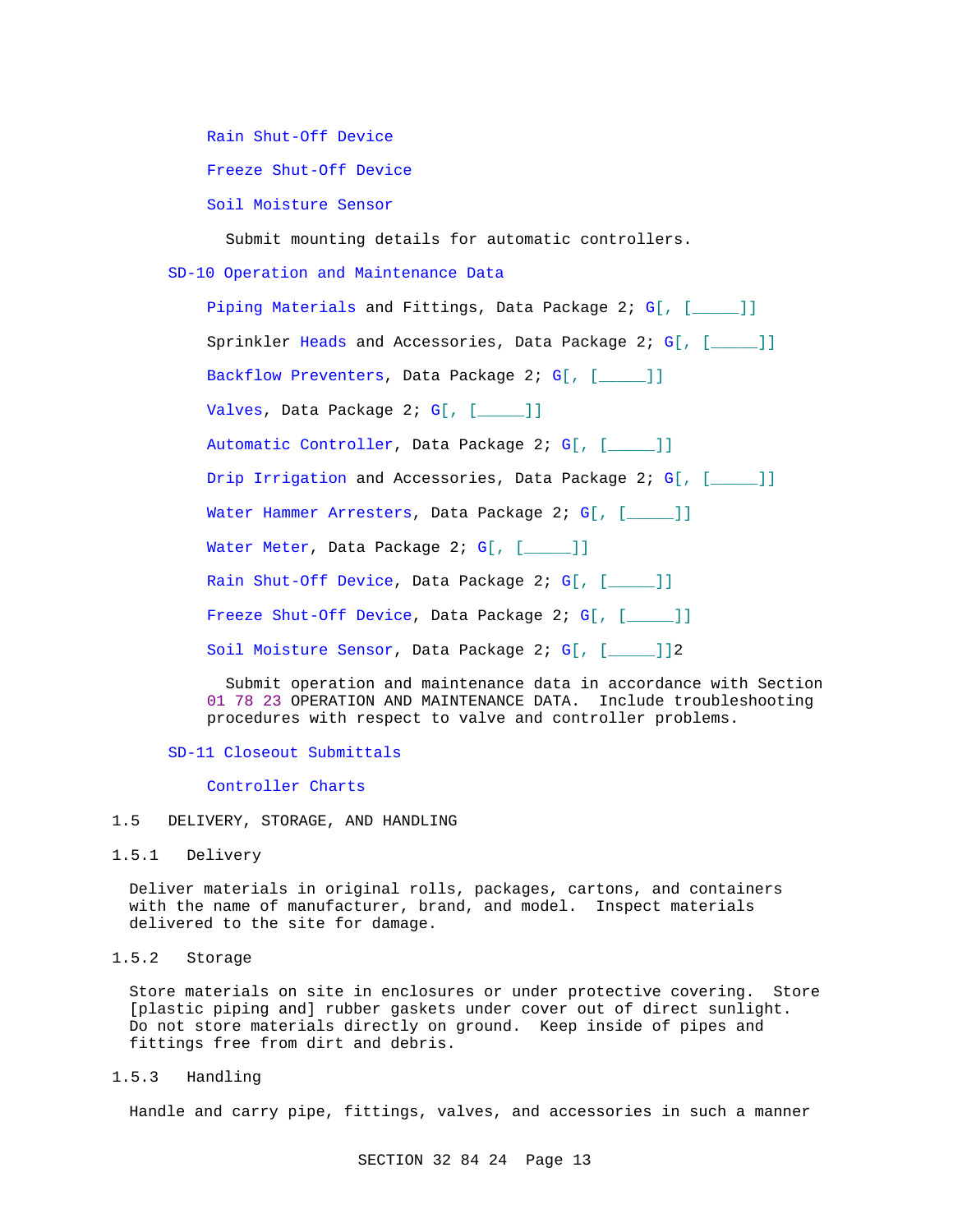as to ensure delivery to trench in sound undamaged condition. Do not drag pipe.

- EXTRA STOCK  $1.6$ 
	- a. [2] [\_\_\_\_\_] additional sprinkler heads (nozzles, bodies, screens, pressure compensating devices) of each size and type;
- [b. [2] [\_\_\_\_\_] valve keys for operating manual valves;
- ] c. [2] [\_\_\_\_\_] wrenches for removing and installing each type of head;
- [d. [2] [\_\_\_\_\_] quick coupler keys and hose swivels;
- ] e. [4] [\_\_\_\_\_] irrigation controller housing keys.
	- f. [4] [\_\_\_\_\_] irrigation controller enclosure keys; and
	- g. [2] [\_\_\_\_\_] hand-held remotes compatible with controller system.
- 1.7 QUALITY ASSURANCE
- 1.7.1 Required Test

Submit tests signed by an authorized official of a testing laboratory of sprinkler head, valve, automatic controller, emitter heads, vacuum breaker, backflow preventer, and water hammer arrester.

PART 2 PRODUCTS

### 2.1 PIPING MATERIALS

NOTE: Select material with copper, brass, steel, PVC, and PE, according to project requirements. Verify soil and water conditions on site, use copper or plastic pipe where corrosion problems exist. 

- 2.1.1 Copper Tubing and Associated Fittings
- $2.1.1.1$ Tubing

ASTM B88MASTM B88, Type K.

 $2.1.1.2$  Fittings

\*\*\*\*\*\*\*\*\*\*\*\*\*\* NOTE: Sn 95 and Sn 94 are alloy grades with 95 and 94 percent tin base alloy. Both grades composed of 0.10 percent lead intended for potable water systems. A maximum of 0.20 percent lead in alloy is suitable for drinking. Type I flux is used for tin-lead solders for joining metal except aluminum. 

ASME B16.22 and ASME B16.18, solder joint. Solder, ASTM B32 alloy Grade Sn95 or Sn94. Flux, CID A-A-51145, Type I.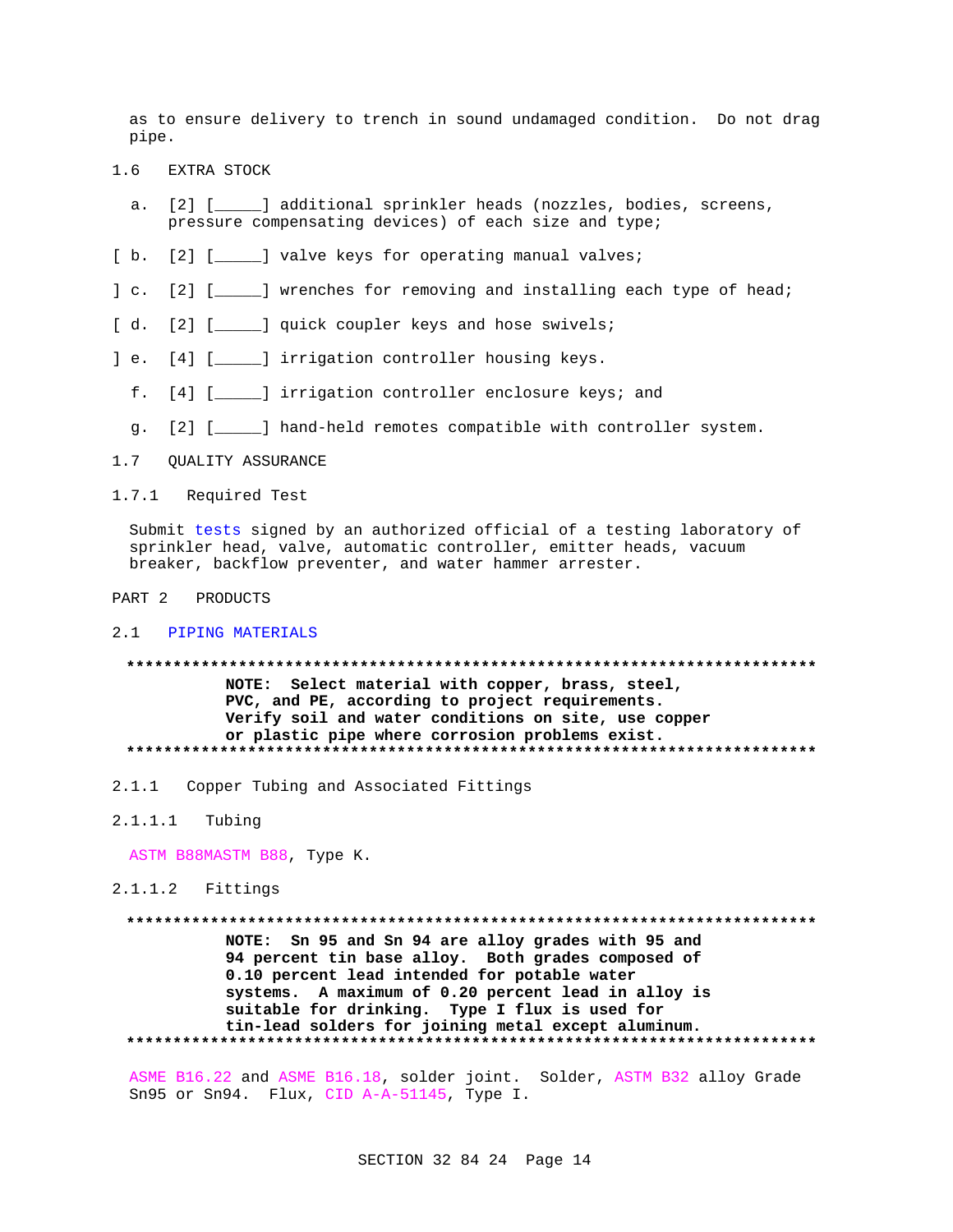Red Brass Pipe and Associated Fittings  $2.1.2$ 

2.1.2.1 Pipe

ASTM B43, regular.

 $2.1.2.2$  Fittings

ASME B16.15, Class 250, cast bronze threaded.

2.1.3 Galvanized Steel Pipe and Associated Fittings

2.1.3.1 Pipe

NOTE: Schedule 40 is standard weight pipe. Use of pipe is limited to fixed shrub head risers and reduced pressure type backflow preventers. 

ASTM A53/A53M, Schedule 40.

 $2.1.3.2$  Fittings

## NOTE: Class 150 is pressure temperature rating of 1034 kPa at 177 degrees C 150 psi at 350 degrees F.

ASME B16.3, Class 150.

2.1.4 Polyvinyl Chloride (PVC) Pipe, Fittings and Solvent Cement

NOTE: PVC pipe may be used where frost line is less than 300 mm 12 inches deep. 

NSF/ANSI 14, seal of approval for potable water.

 $2.1.4.1$ Pipe

NOTE: ASTM D1785, PVC 1120, Schedule 40 is Type I, Grade 1 with 13.8 MPa 2.000 psi hydrostatic design stress, and wall thickness of Schedule 40. ASTM D1785, PVC 1120, Schedule 80 is Type I, Grade 2 with 13.8 MPa 2.000 psi hydrostatic design stress, and wall thickness of Schedule 80. ASTM D2241, PVC 1120, SDR 21 is Type I, Grade 1 with 13.8 MPa 2,000 psi hydrostatic design stress, and standard dimension ratio of 21. 

ASTM D1785, PVC 1120 Schedule [40] [80]; or ASTM D2241, PVC 1120 SDR 21, [Class 315][Class 200].[ Provide integral lavender-color pipe for non-potable use. I Provide ultra-violet resistant piping for on-grade use.]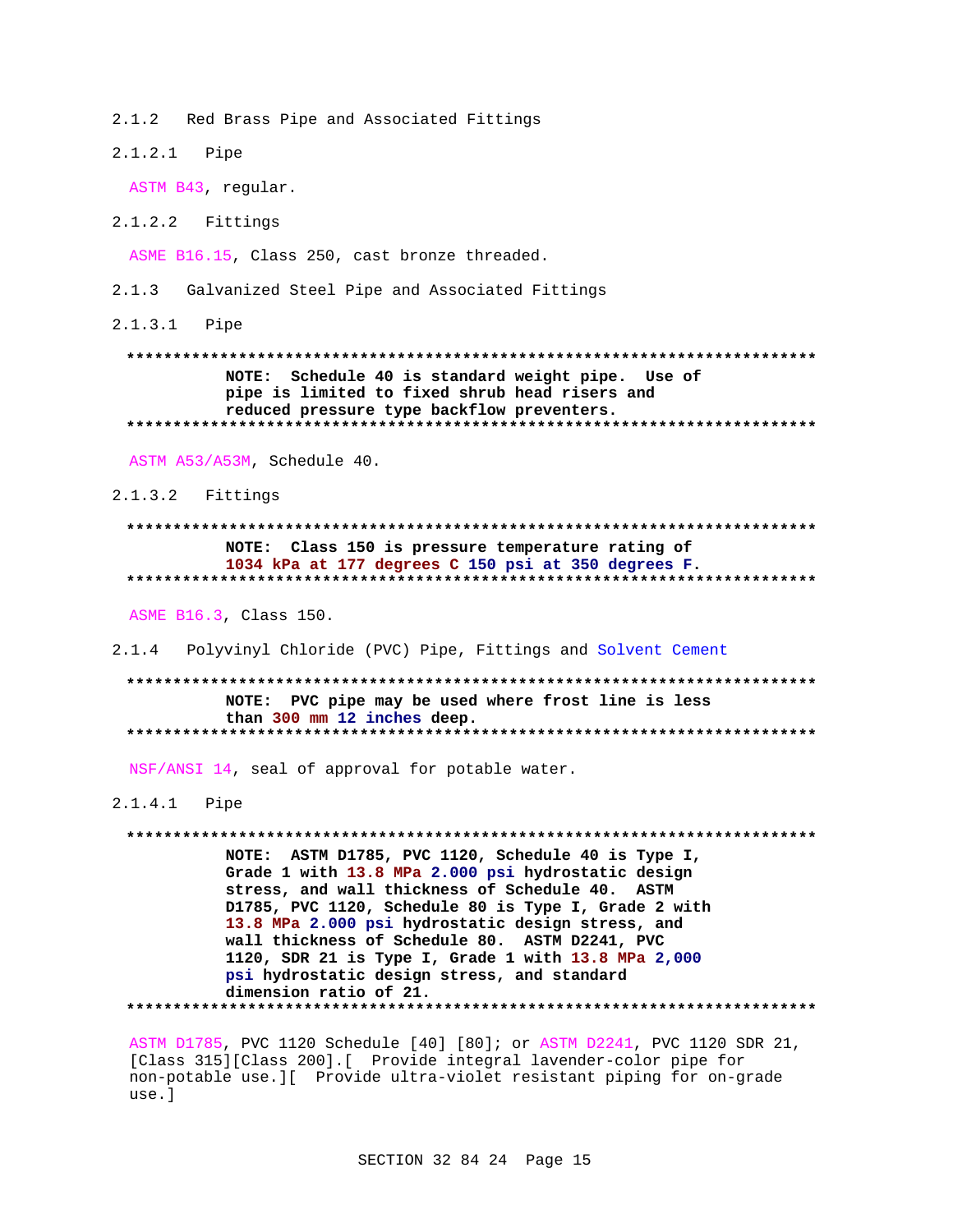#### 2.1.4.2 Fittings

## **\*\*\*\*\*\*\*\*\*\*\*\*\*\*\*\*\*\*\*\*\*\*\*\*\*\*\*\*\*\*\*\*\*\*\*\*\*\*\*\*\*\*\*\*\*\*\*\*\*\*\*\*\*\*\*\*\*\*\*\*\*\*\*\*\*\*\*\*\*\*\*\*\*\* NOTE: At the text below, use Schedule 40 PVC fittings when solvent welded. Do not use threaded Schedule 40 pipe. \*\*\*\*\*\*\*\*\*\*\*\*\*\*\*\*\*\*\*\*\*\*\*\*\*\*\*\*\*\*\*\*\*\*\*\*\*\*\*\*\*\*\*\*\*\*\*\*\*\*\*\*\*\*\*\*\*\*\*\*\*\*\*\*\*\*\*\*\*\*\*\*\*\***

- a. Solvent Welded Socket Type: ASTM D2466, Schedule 40.[ Provide lavender-colored fittings.][ Provide ultra-violet resistant fittings.]
- b. Threaded Type: ASTM D2464, Schedule 80.[ Provide lavender-colored fittings.][ Provide ultra-violet resistant fittings.]

## 2.1.4.3 Solvent Cement

## **\*\*\*\*\*\*\*\*\*\*\*\*\*\*\*\*\*\*\*\*\*\*\*\*\*\*\*\*\*\*\*\*\*\*\*\*\*\*\*\*\*\*\*\*\*\*\*\*\*\*\*\*\*\*\*\*\*\*\*\*\*\*\*\*\*\*\*\*\*\*\*\*\*\* NOTE: Use for unthreaded PVC pipe and fittings. \*\*\*\*\*\*\*\*\*\*\*\*\*\*\*\*\*\*\*\*\*\*\*\*\*\*\*\*\*\*\*\*\*\*\*\*\*\*\*\*\*\*\*\*\*\*\*\*\*\*\*\*\*\*\*\*\*\*\*\*\*\*\*\*\*\*\*\*\*\*\*\*\*\***

ASTM D2564.

- 2.1.5 Polyethylene (PE) Plastic Piping
- 2.1.5.1 Pipe

AWWA C901, outside diameter (od) base with dimension ratio (DR) of 9.3 to provide 1034 kPa 150 psi minimum pressure rating.

2.1.5.2 Fittings

ASTM D3261, DR of 9.3.

2.1.6 Dielectric Fittings

# **\*\*\*\*\*\*\*\*\*\*\*\*\*\*\*\*\*\*\*\*\*\*\*\*\*\*\*\*\*\*\*\*\*\*\*\*\*\*\*\*\*\*\*\*\*\*\*\*\*\*\*\*\*\*\*\*\*\*\*\*\*\*\*\*\*\*\*\*\*\*\*\*\*\* NOTE: Provide dielectric fittings between copper and ferrous metal piping materials. \*\*\*\*\*\*\*\*\*\*\*\*\*\*\*\*\*\*\*\*\*\*\*\*\*\*\*\*\*\*\*\*\*\*\*\*\*\*\*\*\*\*\*\*\*\*\*\*\*\*\*\*\*\*\*\*\*\*\*\*\*\*\*\*\*\*\*\*\*\*\*\*\*\***

ASTM F441/F441M, Schedule 80, CPVC threaded pipe nipples, 100 mm 4 inch length.

2.1.7 Drip Irrigation Tubing

ASTM D2287, maximum inside diameter (id) of [3] [6] [10] [13] [19] [25.40] mm [1/8] [1/4] [3/8] [1/2] [3/4] [one] inch, vinyl plastic extruded from non-rigid chloride, integrally algae-resistant, homogeneous throughout, smooth inside and outside, free from foreign materials, cracks, serrations, blisters and other effects. Provide [slip] [barbed] [compression] fittings.

- 2.1.8 Pipe Sleeving
	- a. Provide [PVC] [cast iron] [\_\_\_\_\_] piping two times the diameter of main or lateral piping.
	- b. Provide gray PVC electrical conduit sized according to number of control wires. Minimum 50 mm 2 inch size.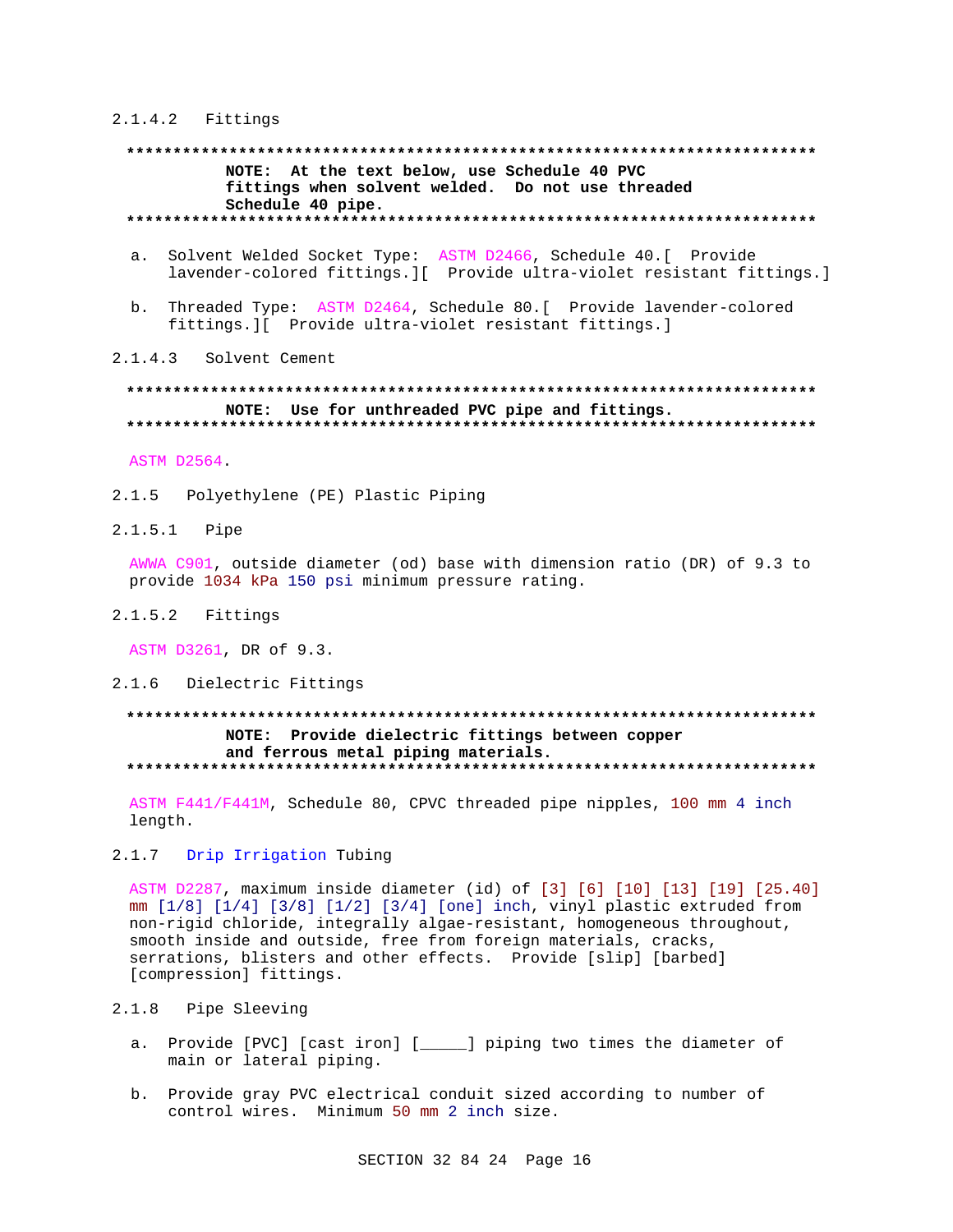- 2.2 IRRIGATION AND DRIP SPRINKLER HEADS
- [ Provide lavender-colored body, nozzle, and/or cap indicator for non-potable use.
- ]2.2.1 Fixed Riser Irrigation Heads
- 2.2.1.1 Stream Rotors, Full or Part Circle

Sprinkler body, nozzle, and screen constructed of heavy-duty, ultra-violet resistant plastic. Heavy duty, stainless steel internal construction with plastic body.[ Provide check valve below each sprinkler body on riser.]

2.2.1.2 Gear Rotor Irrigation Head, Full or Part Circle

Single-stream, water lubricated, gear drive type capable of covering [\_\_\_\_\_] mm feet radius [\_\_\_\_\_] kPa psi with distribution rate of [\_\_\_\_\_] L/s gpm. Part circle sprinkler with an adjustable arc coverage of 0.52 to 6.28 rad 30 to 360 degrees. Stainless steel internal construction with plastic body, with matched precipitation rate nozzles in standard /low/ flat angle trajectories, filter screen, reducible watering radius, and choice of [\_\_\_\_\_] nozzles.

2.2.1.3 Impact Irrigation Head

Capable of covering [\_\_\_\_\_] mm feet radius at [\_\_\_\_\_] kPa psi with a distribution rate of [\_\_\_\_\_] L/s gpm, and [\_\_\_\_\_] V pop-up. Provide one or two nozzles to distribute water, an inlet strainer to prevent debris from clogging nozzles, and non-corrosive [brass] [plastic] head and stainless steel assemblies. Seal bearing assembly from abrasives. Provide entire assembly including strainer removable from top of case without disturbing case installation. Provide plastic housing.

2.2.1.4 Spray Irrigation Heads, Full or Part Circle

Capable of covering [\_\_\_\_\_] mm feet radius at [\_\_\_\_\_] kPa psi with a discharge rate of [\_\_\_\_] L/s gpm. Sprinkler body, nozzle, and screen constructed of heavy-duty, ultra-violet resistant plastic. Matched precipitation rate [plastic] [brass] nozzle with an adjustable screw capable of regulating the radius and the flow. Capable of housing under the nozzle; protective, non-clogging filter screen and/or pressure compensating devices. Screen used in conjunction with the adjusting screw from regulating.[ Provide check valve below each sprinkler body on riser.]

2.2.1.5 Adjustable Flood Bubbler Head

## **\*\*\*\*\*\*\*\*\*\*\*\*\*\*\*\*\*\*\*\*\*\*\*\*\*\*\*\*\*\*\*\*\*\*\*\*\*\*\*\*\*\*\*\*\*\*\*\*\*\*\*\*\*\*\*\*\*\*\*\*\*\*\*\*\*\*\*\*\*\*\*\*\*\* NOTE: A water outlet that does not spray water but permits water to bubble and flow to the surrounding plants. \*\*\*\*\*\*\*\*\*\*\*\*\*\*\*\*\*\*\*\*\*\*\*\*\*\*\*\*\*\*\*\*\*\*\*\*\*\*\*\*\*\*\*\*\*\*\*\*\*\*\*\*\*\*\*\*\*\*\*\*\*\*\*\*\*\*\*\*\*\*\*\*\*\***

Capable of providing a discharge rate of [\_\_\_\_\_] L/s at kPa [\_\_\_\_\_] gpm at psi, operating over a pressure range of 69 to 414 kPa 10 to 60 psi. Constructed of durable ultra-violet resistant plastic with a plastic inlet filter screen to protect the nozzle against clogging, and a stainless steel adjustable screw, capable of shutting off the bubbler and regulating the flow.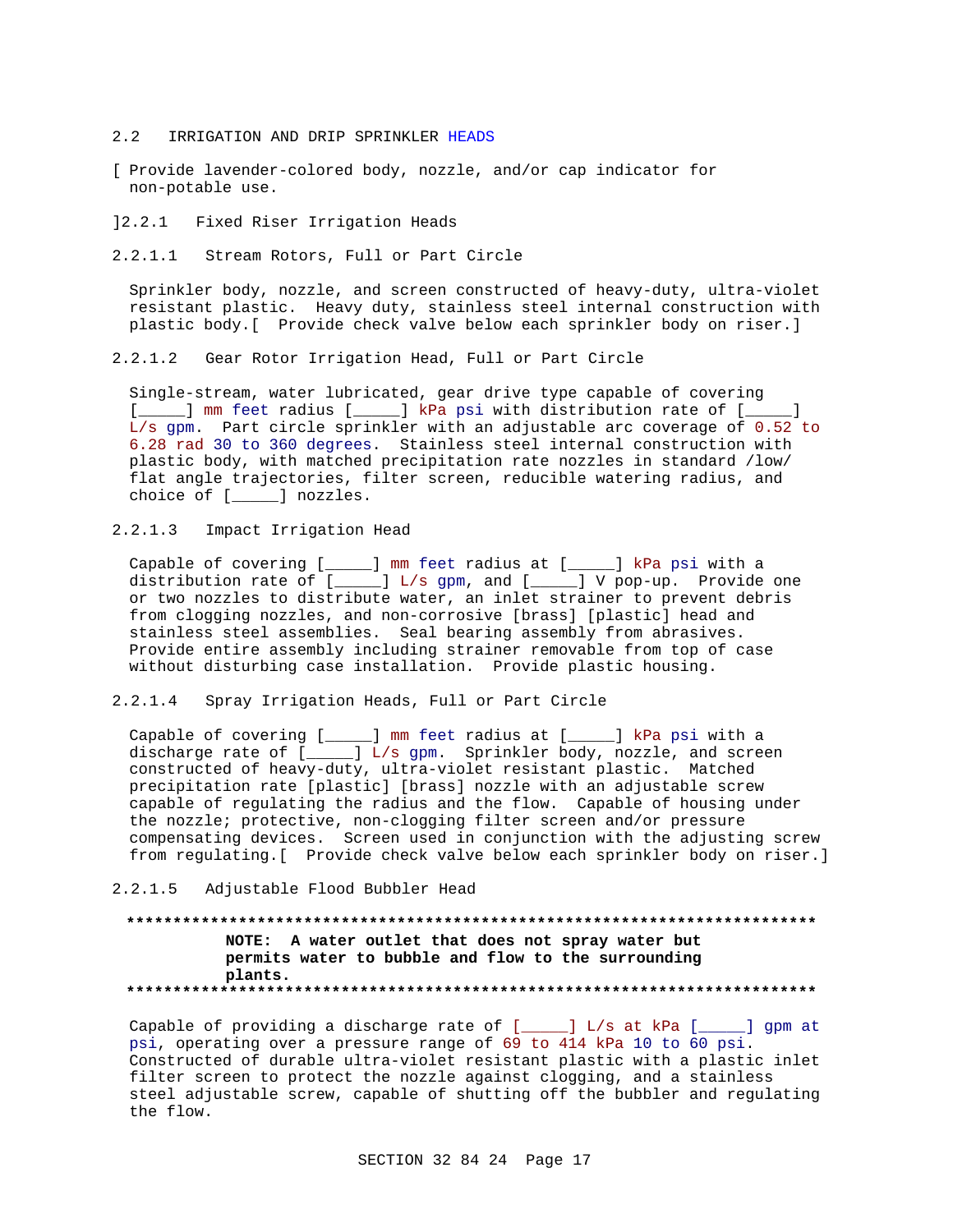#### 2.2.1.6 Pressure Compensating Flood Bubbler Head

Capable of providing a consistent discharge rate of [\_\_\_\_\_] L/s at kPa [\_\_\_\_\_] gpm at [\_\_\_\_\_] psi. Plastic inlet filter screen bubbler assembly to protect the nozzle against clogging. Permanently assembled design constructed of durable, ultra-violet resistant plastic with a integral rubber flow washer for regulating the discharge rate at an operating pressure range of 138 to 621 kPa 20 to 90 psi.

#### 2.2.2 Pop-Up Irrigation Head

## **\*\*\*\*\*\*\*\*\*\*\*\*\*\*\*\*\*\*\*\*\*\*\*\*\*\*\*\*\*\*\*\*\*\*\*\*\*\*\*\*\*\*\*\*\*\*\*\*\*\*\*\*\*\*\*\*\*\*\*\*\*\*\*\*\*\*\*\*\*\*\*\*\*\* NOTE: Pop-up heads lay flush with the housing, then pop up when the water pressure is activated in system. \*\*\*\*\*\*\*\*\*\*\*\*\*\*\*\*\*\*\*\*\*\*\*\*\*\*\*\*\*\*\*\*\*\*\*\*\*\*\*\*\*\*\*\*\*\*\*\*\*\*\*\*\*\*\*\*\*\*\*\*\*\*\*\*\*\*\*\*\*\*\*\*\*\***

## 2.2.2.1 Stream Rotor Irrigation Head, Full or Part Circle

Sprinkler body, nozzle, and screen constructed of heavy-duty, ultra-violet resistant plastic. Heavy duty, stainless steel internal construction with plastic body. Pop-up height of [75] [100] [150] [300] mm [3] [4] [6] [12] inches as measured from top of cap at normal installation to middle of nozzle orifice.[ Provide check valve in head.]

## 2.2.2.2 Gear Rotor Irrigation Head, Full or Part Circle

Sprinkler body, nozzle, and screen constructed of heavy-duty, ultra-violet resistant plastic. Heavy duty, stainless steel internal construction with plastic body and match precipitation rates for standard low or flat angle trajectories. Single-stream, water lubricated, gear drive type capable of covering [\_\_\_\_\_] mm feet radius [\_\_\_\_\_] kPa psi with distribution rate of [\_\_\_\_\_] L/s gpm. Part circle sprinkler with an adjustable arc coverage of 0.52 to 6.28 rad 30 to 360 degrees. Pop-up height of [75] [100] [150] [300] mm [3] [4] [6] [12] inches as measured from top of cap at normal installation to middle of nozzle orifice. Provide wiper seal that positively seals against nozzle flange to keep debris out of rotor and cleans debris from pop-up steam as it retracts.[ Provide check valve in head.]

## 2.2.2.3 Impact Irrigation Head

Capable of covering [\_\_\_\_\_] mm feet radius at [\_\_\_\_\_] kPa psi with a distribution rate of [\_\_\_\_\_] L/s gpm. Provide one or two nozzles to distribute water, an inlet strainer to prevent debris from clogging nozzles, and non-corrosive [brass] [plastic] head and stainless steel assemblies. Seal bearing assembly from abrasives. Provide entire assembly including strainer removable from top of case without disturbing case installation. Provide plastic housing. Pop-up height of [75] [100] [150] [300] mm [3] [4] [6] [12] inches as measured from top of cap at normal installation to middle of nozzle orifice.

## 2.2.2.4 Spray Irrigation Head, Full or Part Circle

Capable of covering [\_\_\_\_\_] mm feet radius at [\_\_\_\_\_] kPa psi with a discharge rate of [\_\_\_\_\_] L/s gpm. Sprinkler body, nozzle, and screen constructed of heavy-duty, ultra-violet resistant plastic with wiper seal. [Brass] [Plastic] nozzle with matched precipitation rate and an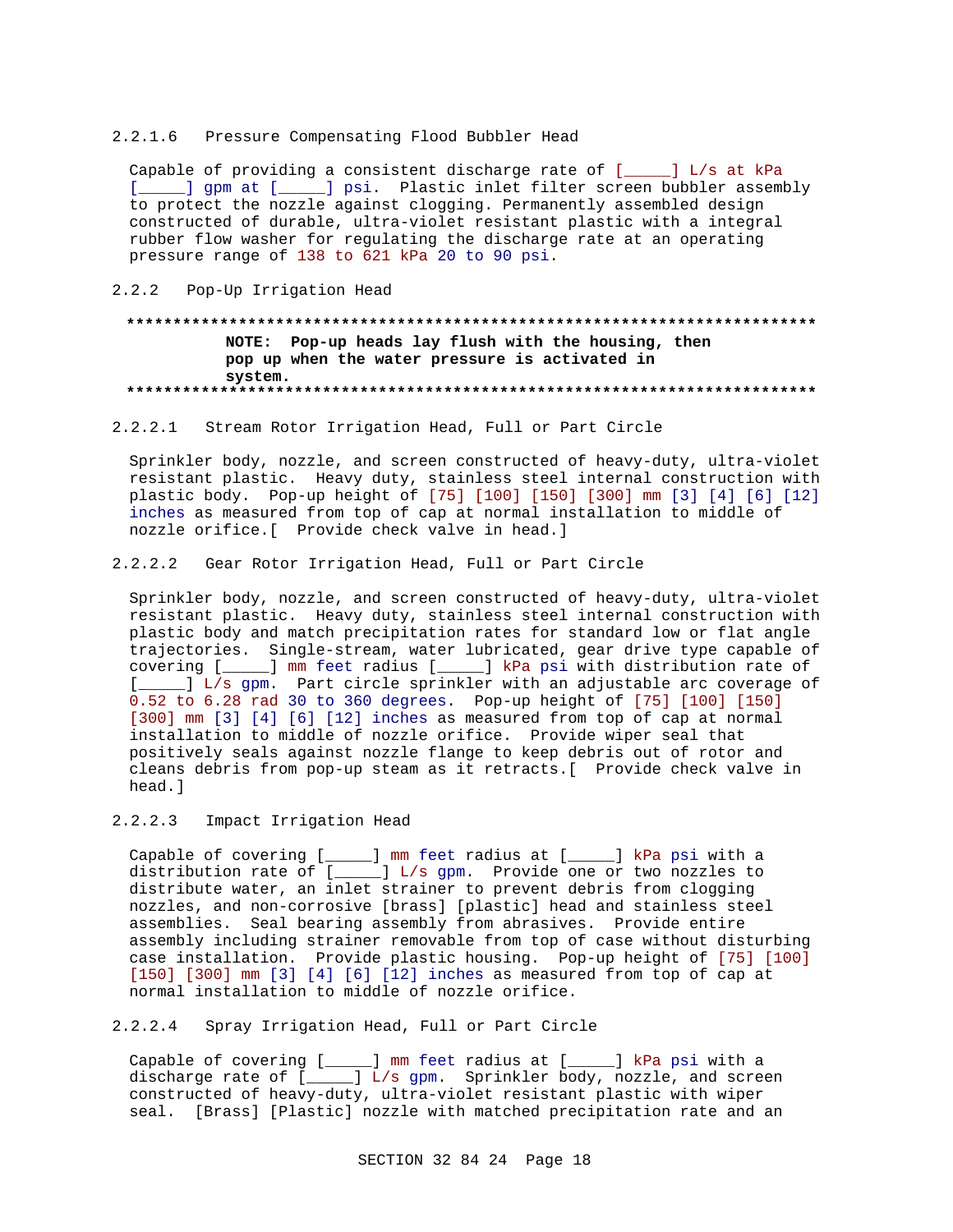adjustable screw capable of regulating the radius and flow. Capable of housing under the nozzle; protective, non-clogging filter screen and/or pressure compensating devices. Screen used in conjunction with the adjusting screw from regulating. Pop-up height of [75] [100] [150] [300] mm [3] [4] [6] [12] inches as measured from the top of cap at normal installation to middle of nozzle orifice.[ Provide check valve below each sprinkler body on riser.]

2.2.3 Bubbler Irrigation Head

## 2.2.3.1 Adjustable Flood Bubbler

Capable of providing a discharge rate of  $[\_\_]$  L/s at kPa  $[\_\_]$  gpm psi. operating over a pressure range of 69 to 414 kPa 10 to 60 psi. Construct of durable ultra-violet resistant plastic with a plastic inlet filter screen to protect the nozzle against clogging, and a stainless steel adjusting screw, capable of shutting off the bubbler and regulating the flow. Pop-up height of [75] [100] [150] [300] mm [3] [4] [6] [12] inches as measured from top of cap at normal installation to middle of nozzle orifice.

## 2.2.3.2 Pressure Compensating Flood Bubbler

Capable of providing a consistent discharge rate of [\_\_\_\_\_] L/s at kPa [\_\_\_\_\_] gpm at psi. Plastic inlet filter screen bubbler assembly to protect the nozzle against clogging. Permanently assembled design constructed of durable, ultra-violet resistant plastic with an integral rubber flow washer for regulating the discharge rate at an operating pressure range of 138 to 621 kPa 20 to 90 psi. Pop-up height of [75] [100] [150] [300] mm [3] [4] [6] [12] inches as measured from top of cap at normal installation to middle of nozzle orifice.

#### 2.2.4 Fixed Drip Head

#### **\*\*\*\*\*\*\*\*\*\*\*\*\*\*\*\*\*\*\*\*\*\*\*\*\*\*\*\*\*\*\*\*\*\*\*\*\*\*\*\*\*\*\*\*\*\*\*\*\*\*\*\*\*\*\*\*\*\*\*\*\*\*\*\*\*\*\*\*\*\*\*\*\*\***

**NOTE: Drip head is an outlet device that permits water to drip or trickle from small tubings. Drip irrigation is frequent, slow application of water to specific root zone area of plants. The goal is to provide a constant level of subsurface moisture to the root ball for most favorable growth. \*\*\*\*\*\*\*\*\*\*\*\*\*\*\*\*\*\*\*\*\*\*\*\*\*\*\*\*\*\*\*\*\*\*\*\*\*\*\*\*\*\*\*\*\*\*\*\*\*\*\*\*\*\*\*\*\*\*\*\*\*\*\*\*\*\*\*\*\*\*\*\*\*\***

## 2.2.4.1 Multi-Port Outlet Device

## **\*\*\*\*\*\*\*\*\*\*\*\*\*\*\*\*\*\*\*\*\*\*\*\*\*\*\*\*\*\*\*\*\*\*\*\*\*\*\*\*\*\*\*\*\*\*\*\*\*\*\*\*\*\*\*\*\*\*\*\*\*\*\*\*\*\*\*\*\*\*\*\*\*\* NOTE: Choose one of the following options \*\*\*\*\*\*\*\*\*\*\*\*\*\*\*\*\*\*\*\*\*\*\*\*\*\*\*\*\*\*\*\*\*\*\*\*\*\*\*\*\*\*\*\*\*\*\*\*\*\*\*\*\*\*\*\*\*\*\*\*\*\*\*\*\*\*\*\*\*\*\*\*\*\***

[ Multi-outlet, pressure compensating emitter manifold that is ultra-violet resistant, algae, and heat resistant, non-corrosive PVC material for above or below grade installation. Integral 75 micrometers 200 mesh fabric screen that can be serviced from the top of the unit by unscrewing the top cap. [Six] [eight] [twelve] [\_\_\_\_\_], [top] [bottom] mounted outlet ports that will accept  $[3]$   $[6]$  mm  $[1/8]$   $[1/4]$  inch vinyl tubing. The  $[six]$ [eight] [twelve] [\_\_\_\_\_] ports can be accessed through the top of the unit by unscrewing the lid from the base. Each outlet port accepts a pressure compensating emitter controlling the flow from 1.89 to 90.84 0.5 to 24.0 gph per outlet. Operating range of unit is 103 to 345 kPa with 13 mm 15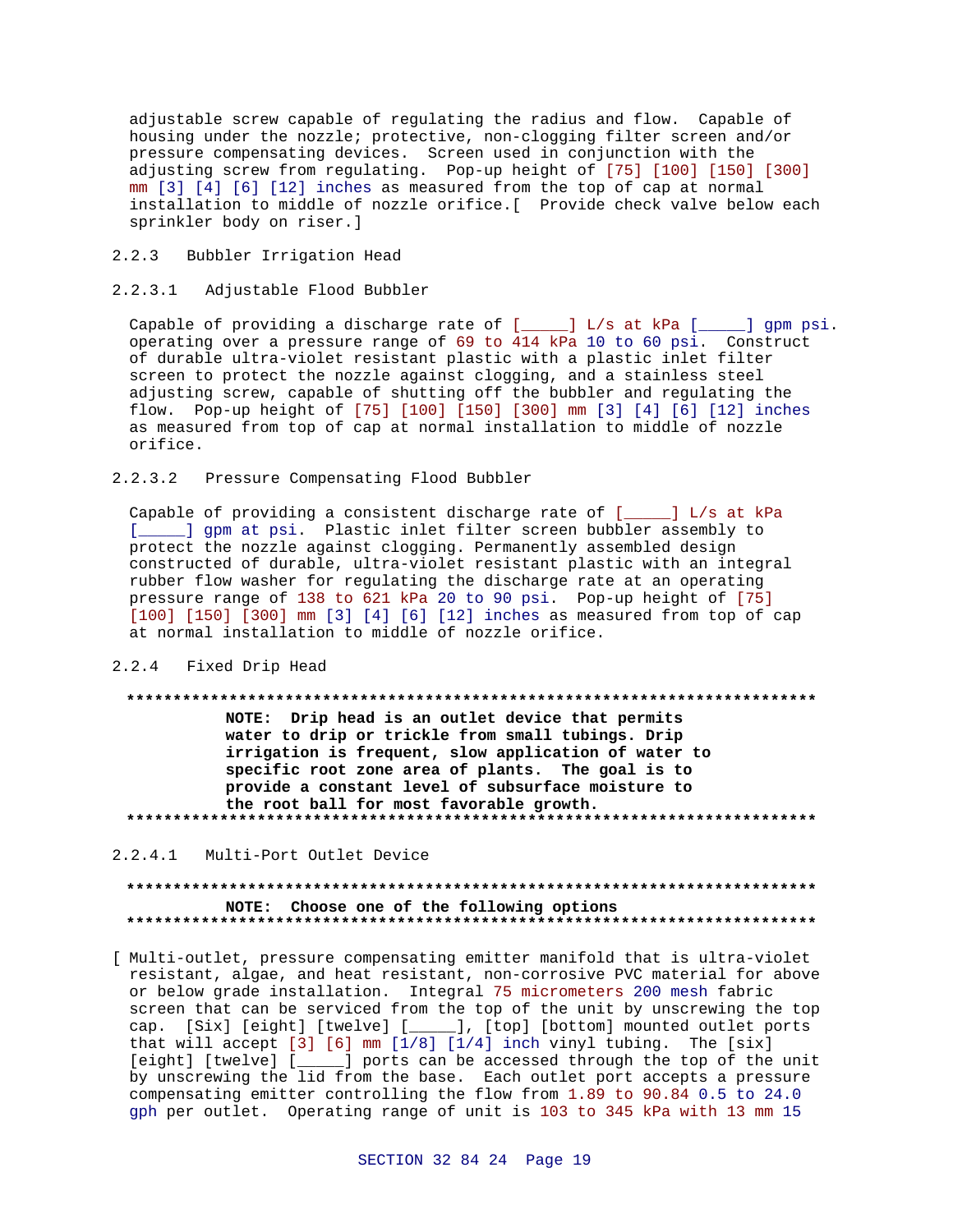to 50 psi with 1/2 inch female national pipe thread (FNPT) inlet.

][Multi-outlet, pressure-compensating emitter constructed of a ultra-violet resistant algae and heat resistant, non-corrosive PVC material. Diaphragm/flap constructed of a silicone elastomer material. Pressure-compensated emitter with each outlet delivers a nominal flow of [1.89] [3.79] [7.57] L/h [0.5] [1.0] [2.0] gph at 103 to 345 kPa 15 to 50 psi. [Three] [four] [six] [\_\_\_\_\_] barbed outlet unit that will accept [3] [6] mm [1/8] [3/4] inch vinyl tubing with continuous "self flushing" emitter feature.

### ]2.2.4.2 Single Outlet Pressure Compensating Emission Device

[Pressure compensated] emitter body constructed of ultra-violet, algae, heat resistant and chemical resistant, non-corrosive PVC material. Diaphragm constructed of a silicone elastomer material. Capable of delivering a nominal flow rate of [1.89] [3.79] [7.57] [\_\_\_\_\_] L/h [0.5] [1.0] [2.0] [\_\_\_\_\_] gph at a pressure range of 103 to 345 kPa 15 to 50 psi. [A self piercing inlet barb type 13 mm 1/2 inch female national pipe thread (FNPT) inlet mounted onto a 13 mm 1/2 inch male national pipe thread (MNPT) riser.] Barbed emitter outlet configuration that will accept [3] [6] mm [1/8] [1/4] inch vinyl tubing.

## 2.2.4.3 Microspray Device

Capable of covering [0 to 4500] [\_\_\_\_\_] mm [0 to 15] [\_\_\_\_\_] feet radius at [\_\_\_\_\_] kPa psi with a discharge rate of [\_\_\_\_\_] L/h gph with overall pop-up height of [100] [150] [300] [\_\_\_\_\_] mm [4] [6] [12] [\_\_\_\_\_] inches. Sprinkler body, nozzle, and screen constructed of heavy-duty, ultra-violet resistant plastic with wiper seal on sprinkler. Matched precipitation rate [brass] [plastic] nozzle with an adjustable screw capable of regulating the radius and flow and capable of housing under the nozzle; protective, non-clogging filter screens and/or pressure compensating devices. Screen used in conjunction with the adjusting screw for regulating. Mount with 13 mm 1/2 inch female national pipe thread (FNPT) adapter [poly flex riser stake].

2.2.4.4 In-Line Tubing Device

Factory installed, heavy-walled flexible polyethylene (PE) tubing, pressure compensating, self-cleaning emitters at spacings of [300] [450] [600] [\_\_\_\_\_] mm [12] [18] [24] [36] [\_\_\_\_\_] inches. Emitter flow of  $[1.89]$   $[3.79]$   $[7.57]$   $[\underline{\hspace{1cm}}]$   $L/h$   $[0.5]$   $[1.0]$   $[2.0]$   $[\underline{\hspace{1cm}}]$  gph with inlet pressure of [\_\_\_\_\_] kPa psi. Tubing diameter of [13] [19] mm [1/2] [3/4] inch.

#### 2.2.5 Pop-Up Drip Head

# **\*\*\*\*\*\*\*\*\*\*\*\*\*\*\*\*\*\*\*\*\*\*\*\*\*\*\*\*\*\*\*\*\*\*\*\*\*\*\*\*\*\*\*\*\*\*\*\*\*\*\*\*\*\*\*\*\*\*\*\*\*\*\*\*\*\*\*\*\*\*\*\*\*\* NOTE: Drip head is an outlet device that permits water to drip or trickle from small tubings. Drip irrigation is frequent, slow application of water to specific root zone area of plants. The goal is to provide a constant level of subsurface moisture to the root ball of plant for most favorable growth. \*\*\*\*\*\*\*\*\*\*\*\*\*\*\*\*\*\*\*\*\*\*\*\*\*\*\*\*\*\*\*\*\*\*\*\*\*\*\*\*\*\*\*\*\*\*\*\*\*\*\*\*\*\*\*\*\*\*\*\*\*\*\*\*\*\*\*\*\*\*\*\*\*\***

Capable of covering 0 to 4500 mm 0 to 15 feet radius at [\_\_\_\_\_] kPa psi with a discharge rate of  $[\_\_\_\]$  L/h gph with overall pop-up height of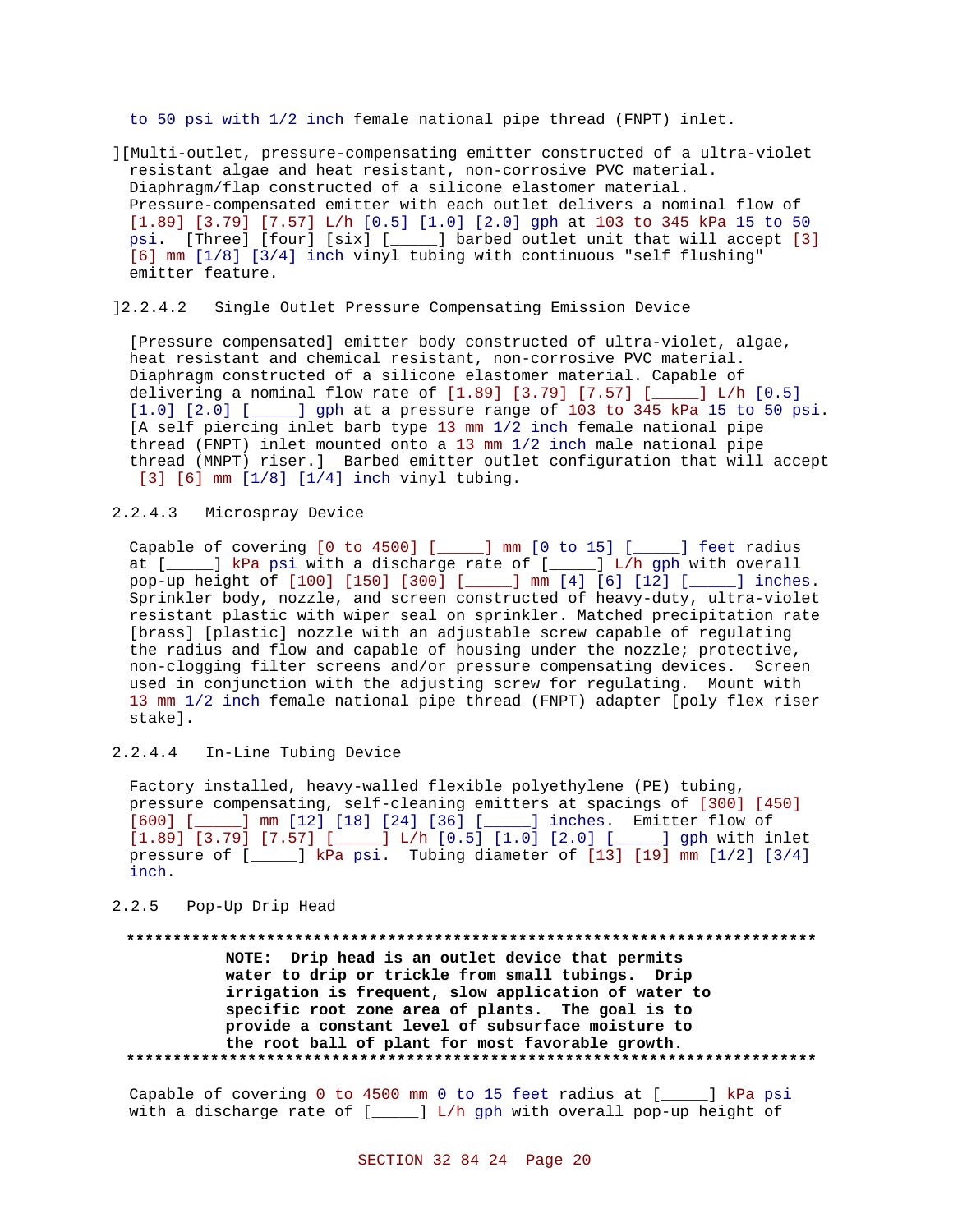[100] [150] [300] mm [4] [6] [12] inches. Sprinkler body, steam, nozzle, and screen constructed of heavy-duty, ultra-violet resistant plastic with wiper seal on sprinkler. Provide a heavy-duty, stainless steel retract spring for positive pop-down and a ratcheting system for easy alignment of the pattern. Matched precipitation rate [brass] [plastic] nozzle with an adjusting screw capable of regulating the radius and flow and capable housing under the nozzle; protective, non-clogging filter screens and/or pressure compensating devices. Screen used in conjunction with the adjusting screw for regulating. A side and bottom 12.70 mm 1/2 inch female national pipe thread (FNPT) inlet for the [150] [300] mm [6] [12] inch model. Mount with 12.70 mm 1/2 inch female national pipe thread (FNPT) adapter [poly flex riser stake].

#### 2.3 VALVES

[ Provide lavender-colored assembly for non-potable use.

- ]2.3.1 Isolation Valve
- 2.3.1.1 Ball Valves, Less than 75 mm 3 inches

API Std 598, [brass] [plastic] body, [threaded] [soldered] ends.

2.3.1.2 Gate Valves, 75 mm 3 inches and Larger

AWWA C500, bottom wedging double discs, parallel seats, non-rising stems, open by counterclockwise turning. Provide flanged end connections. Provide bronze interior construction of valves including stem containing a maximum 2 percent aluminum and maximum 16 percent zinc.

## 2.3.2 Control Valves

2.3.2.1 Pressure Regulating Master Control Valve

## **\*\*\*\*\*\*\*\*\*\*\*\*\*\*\*\*\*\*\*\*\*\*\*\*\*\*\*\*\*\*\*\*\*\*\*\*\*\*\*\*\*\*\*\*\*\*\*\*\*\*\*\*\*\*\*\*\*\*\*\*\*\*\*\*\*\*\*\*\*\*\*\*\*\* NOTE: Master valve automatically reduces a higher inlet pressure to a constant lower pressure regardless of supply fluctuations \*\*\*\*\*\*\*\*\*\*\*\*\*\*\*\*\*\*\*\*\*\*\*\*\*\*\*\*\*\*\*\*\*\*\*\*\*\*\*\*\*\*\*\*\*\*\*\*\*\*\*\*\*\*\*\*\*\*\*\*\*\*\*\*\*\*\*\*\*\*\*\*\*\***

Automatic mechanical self-cleaning, self-purging control system having an adjustable pressure setting operated by a solenoid on alternating current (ac) with [0.70] [\_\_\_\_\_] amperes at [18] [24] volts. [Direct current (dc) latching with [\_\_\_\_\_] amperes at [\_\_\_\_\_] volts.] Valve shall close slowly and be free of chatter in each diaphragm position. Provide a manual flow stem to adjust closing speed and internal flushing. Provide an adjusting screw for setting pressure and schrader valve for monitoring pressure. Provide [one] [two] inlet tappings capable of being installed as a straight pattern valve. Provide heavy duty [cast iron] [brass] [plastic] valve body with brass seat that is removable and serviceable from top without removing valve body from system. Maximum working pressure of valve is 1034 kPa 150 psi and pilot range from 69 to 862 kPa 10 to 125 psi.

## 2.3.2.2 Remote Control Valve, Electrical

**\*\*\*\*\*\*\*\*\*\*\*\*\*\*\*\*\*\*\*\*\*\*\*\*\*\*\*\*\*\*\*\*\*\*\*\*\*\*\*\*\*\*\*\*\*\*\*\*\*\*\*\*\*\*\*\*\*\*\*\*\*\*\*\*\*\*\*\*\*\*\*\*\*\* NOTE: An activated open and shut-off device for controlling water flow to sprinkler branch line. \*\*\*\*\*\*\*\*\*\*\*\*\*\*\*\*\*\*\*\*\*\*\*\*\*\*\*\*\*\*\*\*\*\*\*\*\*\*\*\*\*\*\*\*\*\*\*\*\*\*\*\*\*\*\*\*\*\*\*\*\*\*\*\*\*\*\*\*\*\*\*\*\*\***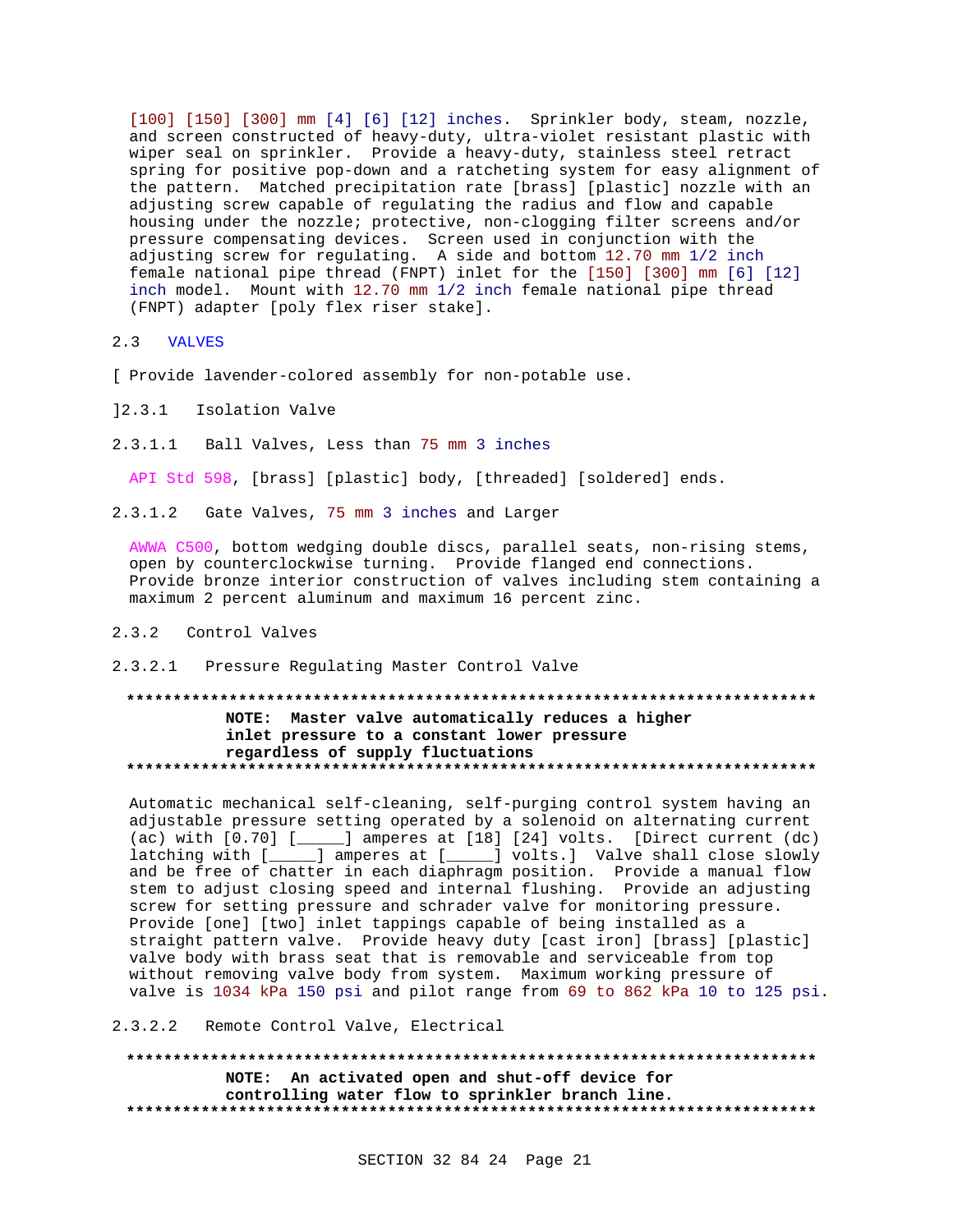Solenoid actuated [globe] [angle] valves of 20 to 75 mm 3/4 to 3 inch size, [alternating current (ac), 60/50 cycle [\_\_\_\_] amps in rush current and [\_\_\_\_\_] amps holding current.] [Direct current (dc) latching with [ \_\_\_\_\_] amperes at [ \_\_\_\_\_] volts.] Provide [brass] [plastic] valve housing suitable for service at 1034 kPa 150 psi operating pressure.[ Provide pressure regulating module capable of regulating outlet pressure between 103 to 172 kPa 15 to 25 psi (plus or minus) 34 kPa 5 psi and adjustable screw for setting pressure schrader valve connection for monitoring pressure.]

 $2.3.2.3$ Manual Angle Control Valve, Manual Globe Control Valve

Less than 65 mm 2 1/2 inch MSS SP-80, type 3, Class 150 [threaded] [soldered] ends. [Angle] [globe] valve 65 mm 2 1/2 inch and larger MSS SP-85, Type II, Class 250 [threaded] [flanged] ends.

#### $2.3.3$ Quick Coupling Valves

# NOTE: A device that permits quick coupling and uncoupling of valves. It is an effective method of keeping sprinkler out of the way when not in use, eliminating the possibility of damage, injury or theft.

Two piece unit consisting of a coupler water seal valve assembly and a removable upper body to allow spring and key track to be serviced without shutout of main. Provide brass parts. Provide [yellow] [lavender] [vinyl] [rubber] lockable lids with springs for positive closure on key removal.

#### $2, 3, 4$ Hose Bib

One piece consisting of all brass construction with full flow [13] [19]  $[25.40]$  mm  $[1/2]$   $[3/4]$  [one] inch hose connection outlet and [with attached handle] [removable key handle] with gaskets and washers.

#### $2.3.5$ Drain Valves

#### $[2.3.5.1]$ Manual

MSS SP-80, Type 3, Class 150 [threaded] [soldered] ends for sizes less than 65 mm 2 1/2 inches. MSS SP-85, Type II, Class 250 [threaded] [flanged] ends for sizes 65 mm 2 1/2 inches and larger.

## $][2.3.5.2$  Automatic

NOTE: Delete automatic drains for warm climate areas. This saves water to prevent draining 50 to 100 mm 2 to 4 inch diameter lines during irrigation cycles and avoid continuously saturated soil at drain joints. Automatic drains are necessary for cold climate areas to prevent freeze damage to sprinklers and pipes.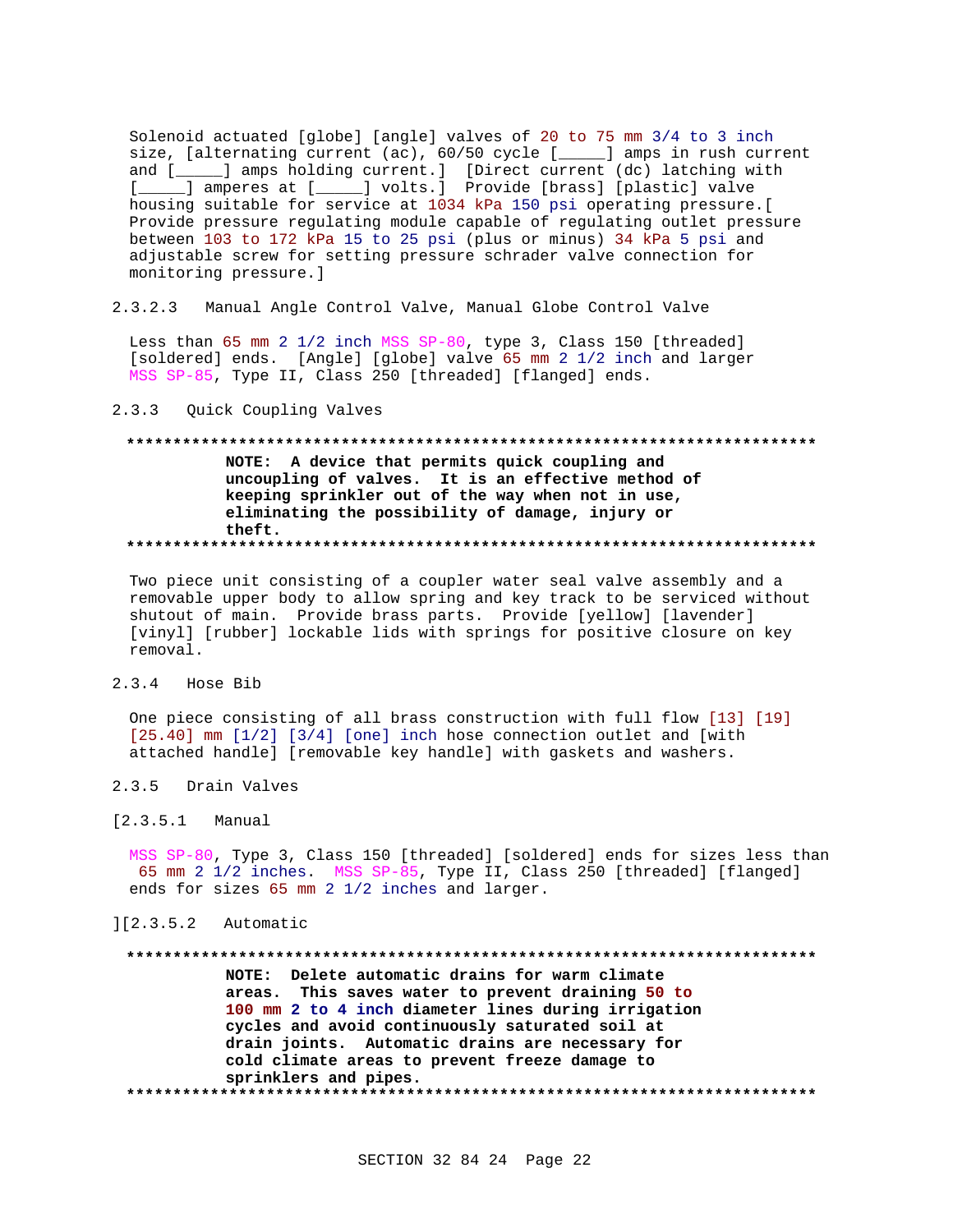Brass, spring loaded ball drip type, 1034 kPa 150 pounds and threaded ends, designed to close at 1.83 m 6 foot pressure head with positive seal at 21 kPa 3 psi pressure or greater and be open to drain at less than 21 kPa 3 psi pressure.

#### 12.3.6 Backflow Preventers

NOTE: The purpose of a backflow preventer is to keep contaminated water from flowing back into a potable water distribution system when some abnormality in system causes pressure to be temporarily higher in contaminated part of system than in potable water piping. 

[2.3.6.1 Reduced Pressure Type Backflow Preventers

NOTE: The purpose of reduced pressure type backflow preventer is to prevent either back siphonage or back pressure from causing a reverse flow and subsequent contamination of potable water supply. NOTE: Delete this requirement when system is connected to non-potable water supply system, or

when sewage is injected into sprinkler system. When effluent pumps are down, add a fresh water connection with a reduced pressure backflow preventer. 

AWWA C511. Provide backflow preventers complete with 1034 kPa 150 psi rated flanged [cast iron], [bronze] [brass] mounted [gate] [ball] valve [and strainer], [304] [\_\_\_\_\_] stainless steel or bronze, internal parts. Total pressure drop through complete assembly shall be a maximum of 69 kPa 10 psi at rated flow. Listing of particular make, model/design, and size in FCCCHR List will be acceptable as required proof for testing and certification.

- a. Piping Assembly: [Red brass pipe and fittings] [Galvanized steel pipe and fittings].
- b. Strainers: Bronze or brass construction with gasket caps. Equip units with 75 micrometers No. 200 mesh stainless steel screen elements.
- 1[2.3.6.2 Pressure Type Vacuum Breaker

NOTE: Vacuum breakers are designed to prevent back siphonage only, and are not effective against backflow due to back pressure. A vacuum breaker is adequate when it is located aboveground higher than highest irrigation head and its elevation is above areas which may be flooded.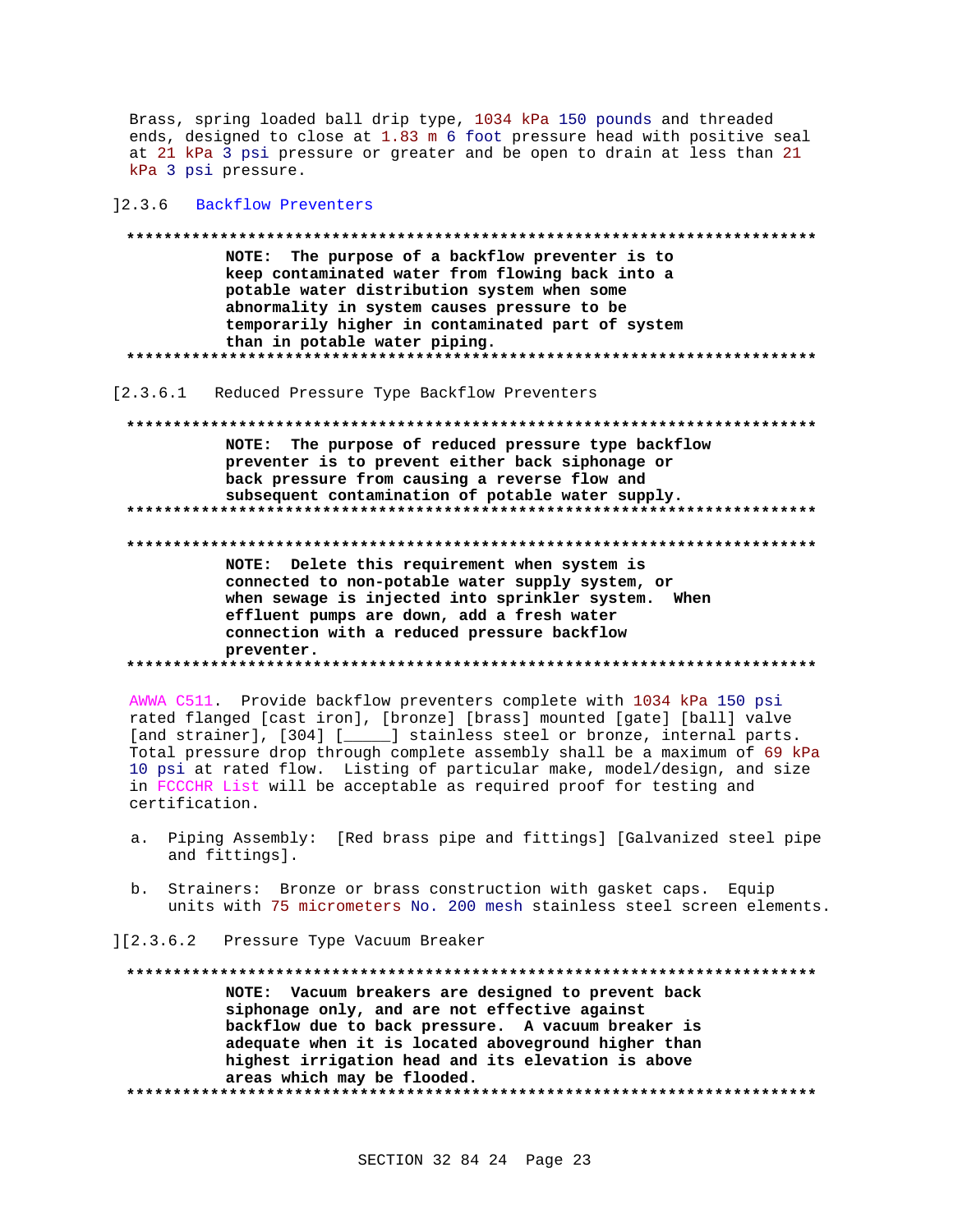ASSE 1020 [bronze] [brass] construction, with one or two check valves, vacuum relief, inlet and discharge shut-offs valves, and field test cocks, and with vacuum relief opening of greater diameter than unit.

#### $] [2.3.6.3]$ Atmospheric Vacuum Breaker

# NOTE: Atmospheric Vacuum breakers are designed to prevent back siphonage only, and are not effective against backflow due to back pressure. A atmospheric vacuum breaker is adequate when it is located aboveground higher than highest irrigation head and its elevation is above areas which may be flooded. Locate atmospheric vacuum breaker downstream of the control valve.

AWWA M14, vacuum relief, inlet and discharge openings, and with vacuum relief opening of greater diameter than unit.

ACCESSORIES AND APPURTENANCES  $12.4$ 

#### $2.4.1$ Tapping Tee

Bronze flat, double strap, with neoprene gasket or "O"-ring seal.

## 2.4.2 Water Meter

#### 

NOTE: ASHRAE 189.1 - 2014 requires a water meter with remote communication capabilities. Select the first bracketed option if total irrigated landscape area with controllers exceeds 2322.5 square meters 25,000 square feet. 

[Provide a submeter in accordance with ASHRAE 189.1 ] Meter to include roll sealed register, magnetic drive, straight reading (odometer shall indicate in liters gallons, large numerals, glass lens for legibility,) low flow indicator to detect leaks, tamper proof seal pin to detect theft; sturdy durable, corrosion resistant main case, electrical grounding continuity; nutating disc measuring chamber with minimum head loss.

#### Drip Head Accessories  $2.4.3$

## 2.4.3.1 Strainer

Provide strainer at inlet to each drip control valve assembly. Provide polyester fabric screen attached to a PVC frame having the equivalent of [56] [75] [\_\_\_\_\_] micrometers [150] [200] [\_\_\_\_\_] mesh filtration capacity. Compact "Y" body and cap configuration. Incorporate flush valves within strainer to clean screen without disassembling unit.

#### $2.4.3.2$ Riser Adapters

PVC material, [threaded] [barbed] [soldered] to attached drip heads to tubing, pop-up irrigation body, or rigid piping and tubing to rigid piping.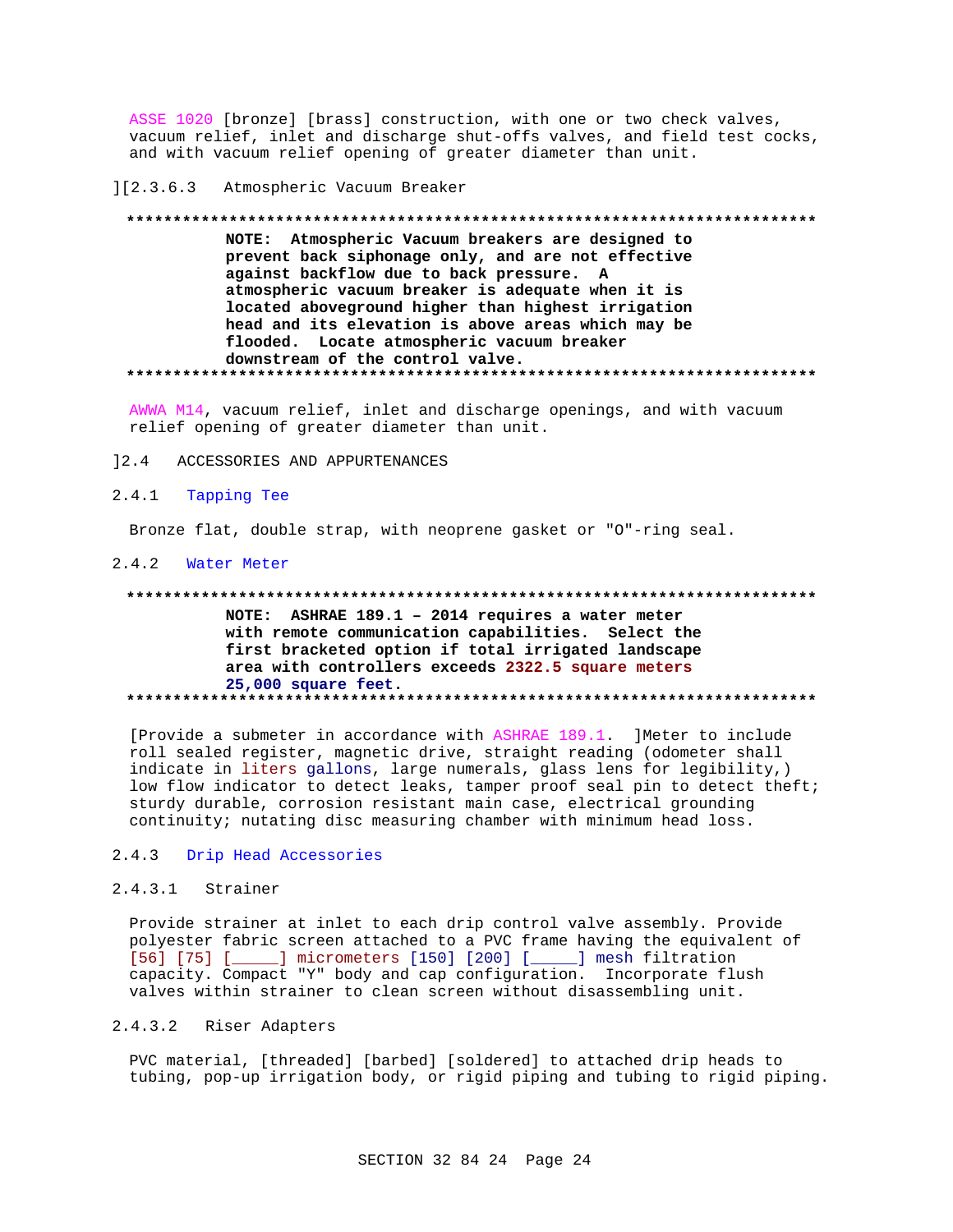## 2.4.3.3 Tubing Stakes

Plastic, plastic coated steel, or other non-corrosive strong material to secure tubing.

## 2.4.3.4 Bug Cap

Provide check valves at end of each emitter outlet distribution line. Valves shall permit free flow of water with minimum restriction; prevent back siphoning, entry of insects, and contamination into outlet ports.

### 2.4.3.5 Subterranean Drip Box and Cover

Construct of ultra-violet resistant PVC. Two slots in bottom of box to allow for installation of distribution tubing onto the emission device.

#### 2.4.3.6 Line Flushing Valve

Construct of PVC with maximum flow rate of 0.95 L/s 15 gpm with minimum flushing water volume of 3.79 liters one gallon at a minimum 28 kPa 4 psi to a maximum 172 kPa 25 psi at a point of discharge.

## 2.4.3.7 Valve Boxes

[Cast-iron] [precast concrete [manufactured in accordance with Section 03 42 13.00 10 PLANT-PRECAST CONCRETE PRODUCTS FOR BELOW GRADE CONSTRUCTION]] [plastic] valve box for each isolation valve, control valve, [quick coupling valve] [and] [drain valve]. Provide box sizes that are suitable and adjustable for valve used.

- a. Cast the word "IRRIGATION" on cover.
- b. Stencil, engrave, or brand controller and valve sequence on remote control valve cover. Letters minimum 10 mm 4 inches height.
- 2.4.4 Backflow Preventer Accessories

### 2.4.4.1 Pressure Gages

ASME B40.100, single style pressure gage for water with 113 mm 4 1/2 inch dial, brass or aluminum case, bronze tube, gage cock, pressure snubber, and siphon. Provide scale range suitable for irrigation systems.

#### 2.4.4.2 Water Hammer Arresters

ASSE 1010; stainless steel construction with an encased and sealed bellows compression chamber.

#### 2.4.4.3 Backflow Preventer Enclosure

Frame to be constructed of 4.76 mm 3/16 inch [stainless steel] [steel] angle iron with 38.10 mm 1 1/2 inch No. 9 expanded metal covering. Construct in a [one piece single swing] [two piece double] hinge configuration. Provisions for pad locking and lighting handles. Size to fit backflow assembly to installed. [Color to be [green] [\_\_\_\_\_].] Lock for enclosure provided by others.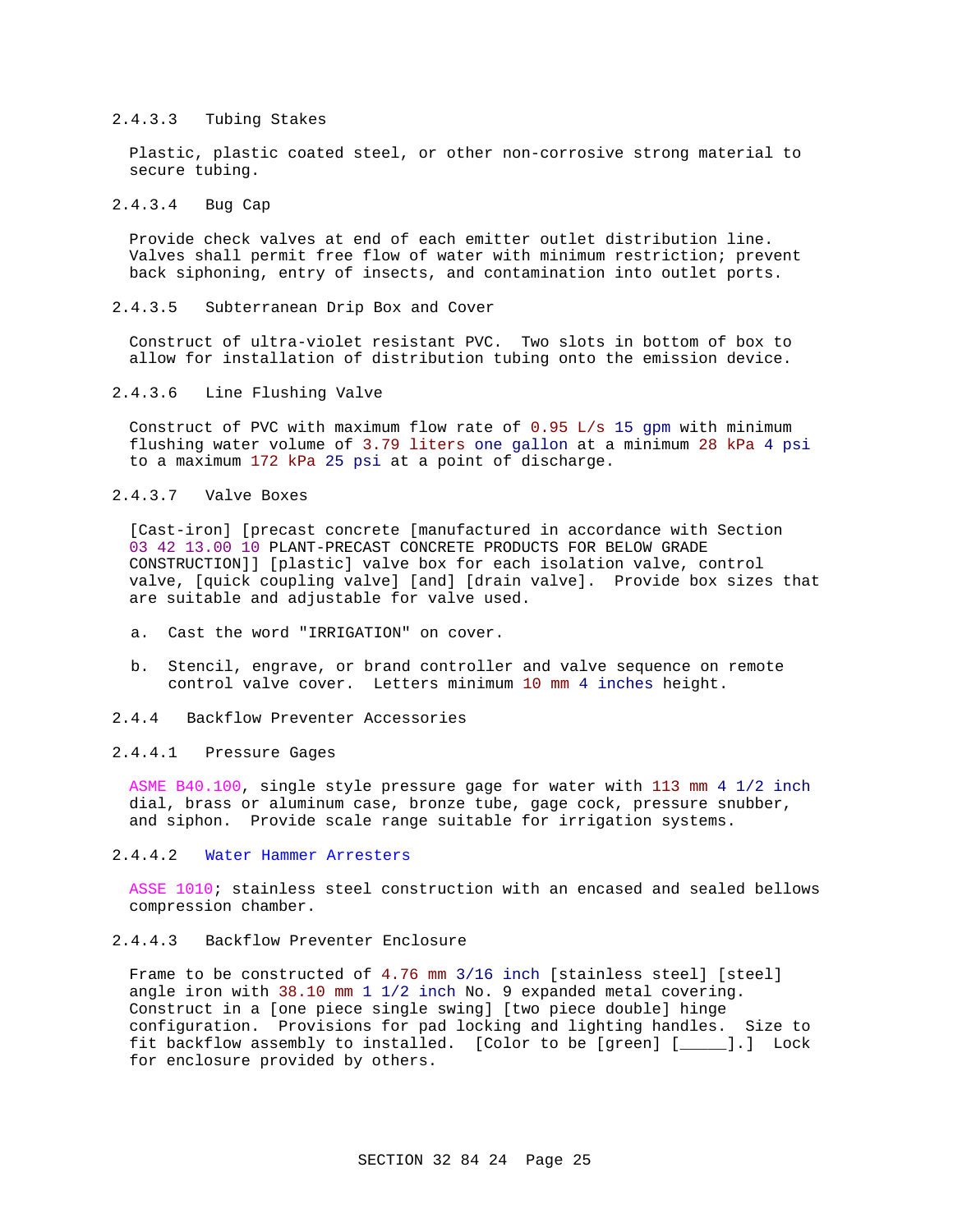### 2.4.4.4 Concrete Pads

Cast-in-place reinforced concrete construction for reduced pressure type backflow preventers.

#### 2.4.5 Moisture Sensing Device

### 2.4.5.1 Automatic Rain Shut-Off Device

One piece, maintenance and adjustment free, reacts to a minimum 3.18 mm 1/8 inch of rain water, unaffected by humidity levels, commercial grade materials, no exposed mechanical switch or electrodes, solid state construction with internal relay operating voltage of 24 to 30 VAC, static charge pretested, maximum switch current of one amp.

## 2.4.5.2 Automatic Freeze Shut-Off Device

Construct of a PVC cylinder with a sensing element mounted at top of cylinder capable of interrupting the control valve common wire as temperatures approach 0 degrees C 32 degrees F. Operating voltage 24 VAC, maximum current one amp. Static charge protection with snubber network.

#### 2.4.5.3 Soil Moisture Sensor Device

24 VAC, field adjustable and capable of interrupting irrigation cycles for pre-determined moisture level at moisture probe location. Waterproof field adjustment module with bypass switch.

#### 2.4.6 Air/Vacuum Relief

Construct of PVC with a maximum operating pressure of 965 kPa 140 psi.

## [2.4.7 Water Booster Package

Booster pump package to be a prefabricated system, pre-piped, pre-wired and mounted on a steel skid base minimum 75 mm 3 inch welded angle iron or channel brackets, hot dipped galvanized, with a minimum 14 mm 9/16 inch holes at each corner for bolting to concrete with anchors. Field assembled pump systems are not acceptable.

## 2.4.7.1 Pump

Pump to be end suction close coupled or in-line type, bronze impeller and wear rings, bronze shaft sleeve, mechanical seal with high-resist seat, integral flanged suction and discharge connections, keyed motor shaft, back pull-out type, with centerline discharge for automatic venting and Type 304 stainless steel internal parts and fittings.

## 2.4.7.2 Motor

Motor to be [\_\_\_\_\_] rpm, [\_\_\_\_\_] hp, [\_\_\_\_\_] phase, ball bearing design, stainless steel shaft, non-over loading on full range of the impeller curve without use of the service factor and including rodent and insect screens over the openings. Single phase motors to be totally enclosed fan cooled and open drip-proof with a minimum 1.15 service factor. Three phase motors to be totally enclosed fan cooled, open drip-proof with a minimum 1.15 service factor.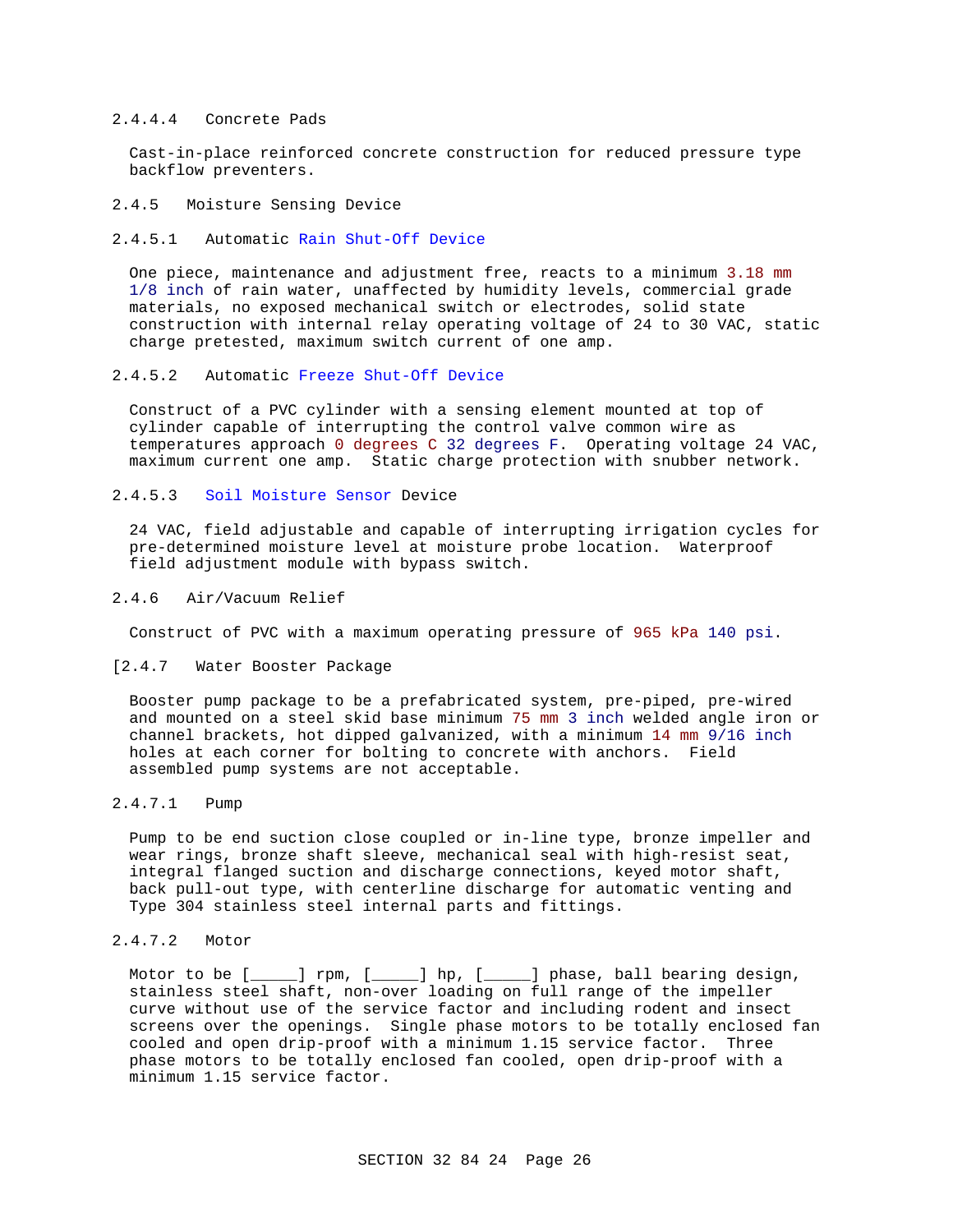## 2.4.7.3 Piping and Fittings

Piping and fittings to be flanged spools of Schedule 40 steel and Class 150 weld flanges, hot dipped galvanized after fabrication. Spacer spools to be welded and galvanized. Companion flanges at suction and discharge header connections to be Schedule 40 steel and galvanized.

## 2.4.7.4 Gages

Gages shall be 65 mm 2 1/2 inch diameter, liquid filled for vibration dampering, 0-200 pounds, stainless steel casing, with brass needle valve shut-off cocks.

# 2.4.7.5 Butterfly Valve

Butterfly valves and adjustable handles to be sandblasted and epoxy coated, nuts and bolts to be cad plated, shut off valves to be centerline butterfly lug type, wafer style, drilled and tapped, with bronze disc, capable of remaining installed in the piping.

## 2.4.7.6 Check Valves

A combination pressure reducing and non-slam check valve to be installed with booster pump package to reduce effect of varying suction pressure.

## [2.4.7.7 Pump Control Panels

Pump control panels to be 14 gage type UF, type 304 stainless steel with continuous welded seams, door with continuous hinge, all welds passivated to eliminate corrosion, UL listed, NEMA 3R enclosure with holes in bottom to allow for all inlet wiring for main power control accessories and louvers with insect screens on opposite sides for cross ventilation, deadfront, keylockable and padlockable, with main disconnect switch, circuit breaker with adjustable overloads on all legs and adjustable inrush current trip setting on units exceeding 41 amps, heavy duty contactor, 115 volt control circuit transformer with circuit breaker disconnect. A plug-in module type pump start relay shall be mounted and hard wired in the pump panel. A electronic flow switch with 0-60 seconds adjustable time delay relay, mounted and hard wired in the pump panel, to operate as a no-flow safety shut down. NEMA 3R non-fused main disconnect switch, mounted on exterior of pump panel, hard wired to panel circuit breaker.

## ]][2.4.8 Flow Meter

[25.40] [31] [38] [50] [75] mm[one] [1.25] [1.5] [2] [3] inch flow meter with a minimum [\_\_\_\_\_] L/s gpm, female national pipe threaded ends and replaceable metering insert. 9 volt direct current output with a pulse rate which is proportional to the  $L/s$  gpm, a 0.067 amperes fuse link to protect metering insert and 14 gage output feeder wire to be powered by the controller. Provide [brass] [plastic] meter housing suitable for service at 1034 kPa 150 psi operating pressure.

## ]2.5 AUTOMATIC CONTROLLER [ELECTRICAL] [SOLAR] [BATTERY]

**\*\*\*\*\*\*\*\*\*\*\*\*\*\*\*\*\*\*\*\*\*\*\*\*\*\*\*\*\*\*\*\*\*\*\*\*\*\*\*\*\*\*\*\*\*\*\*\*\*\*\*\*\*\*\*\*\*\*\*\*\*\*\*\*\*\*\*\*\*\*\*\*\*\* NOTE: ASHRAE 189.1 requires that PERMANENT irrigation systems be controlled by smart controllers that use evapotranspiration (ET) and**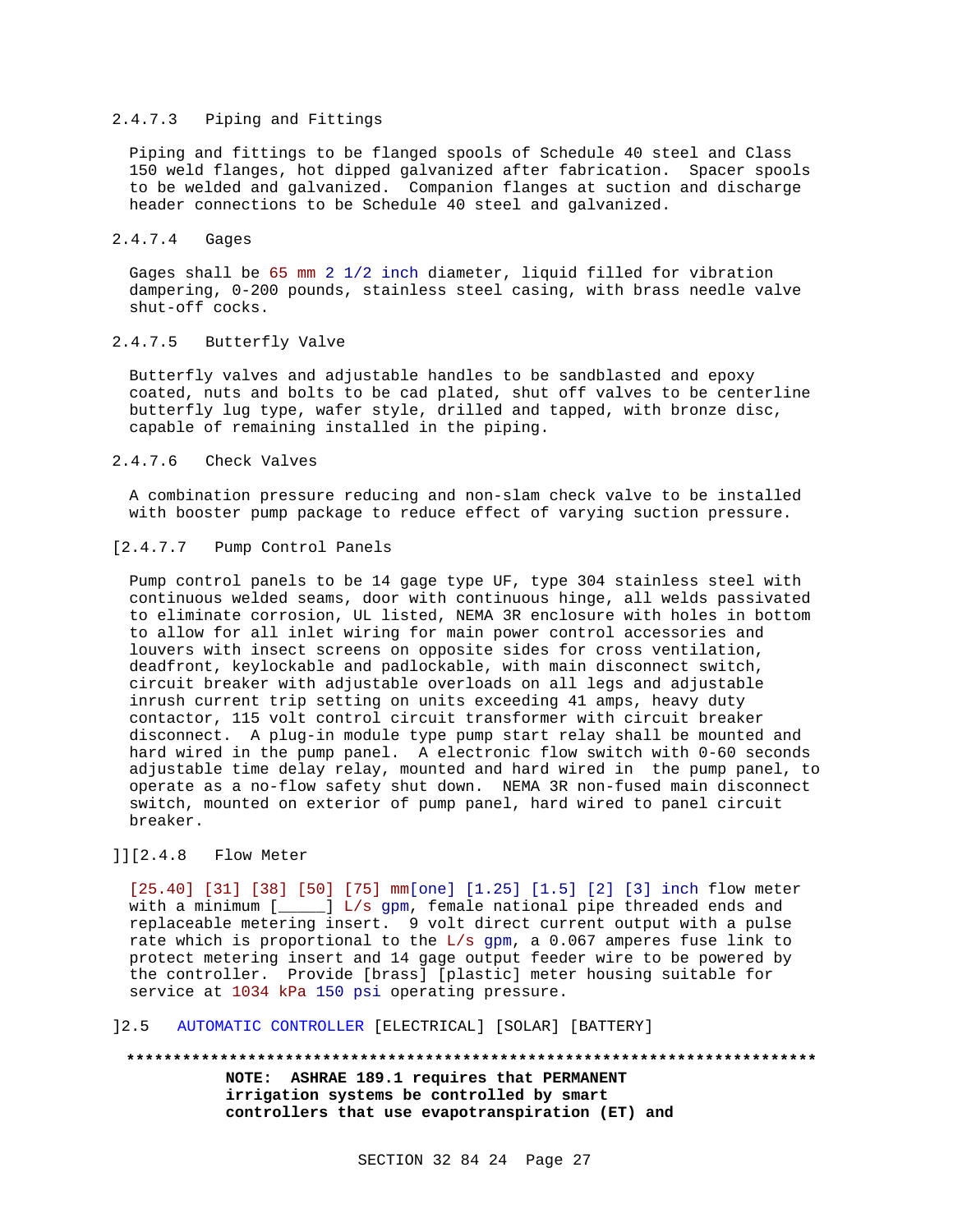**weather data to adjust irrigation schedules or utilize an on-site rain or moisture sensor that automatically shuts off the system after a predetermined amount of rainfall or moisture is sensed in the soil utlimately meeting the 80 percentminimum ETc for Irrigation Adequacy and not to exceed 10 percent for Irrigation Excess.**

**EXCEPTION: A temporary irrigation system used exclusively for the establishment of new landscape shall be exempt from this requirement. Temporary irrigation systems shall be removed or permanently disabled at such time that the plant materials are established. \*\*\*\*\*\*\*\*\*\*\*\*\*\*\*\*\*\*\*\*\*\*\*\*\*\*\*\*\*\*\*\*\*\*\*\*\*\*\*\*\*\*\*\*\*\*\*\*\*\*\*\*\*\*\*\*\*\*\*\*\*\*\*\*\*\*\*\*\*\*\*\*\*\***

Controller must be[ as indicated on the Drawings ]commercially/industrially rated, [hybid type] [solid state type], for [indoor location] [outdoor location] with [120-volt single phase service with surge protection] [24 VAC solar] [24 VDC solar] [24 VDC battery], operating with indicated stations, and grounded chassis. Provide in an enclosure with locking hinge cover.

- 2.5.1 Controller Features
	- a. [\_\_\_\_\_]-station controller with [\_\_\_\_\_] independent programs that can run concurrently.
	- b. Allows an [infinite] [4 to 8] [\_\_\_\_] number of cycles per day by placing the program in a looping mode.
	- c. Ability to be programmed in one second increments, from [one second to 12 hours] [\_\_\_\_].
	- d. A water budgeting capability in all stations within a program in one percent increments from [one percent to 255 percent] [\_\_\_\_].
	- e. A programmable watering calendar ranging from [one to 16] [365 day calendar][[\_\_\_\_\_] to [\_\_\_\_\_] days].
	- f. A single-station timed manual feature that allows a station to be turned on manually for its programmed watering time.
	- g. A semi-automatic manual cycle feature.
	- h. A true manual operation with safety shut-off at midnight and indicate which station is on by means of L.E.D.S.i. UL listed, having a re-settable circuit breaker, cadmium plated, weatherproof steel case, and keyed lock.
- [ j. A qualifying smart controller utilizing [Evapotranspiration (ET) [with no service fees] and weather data to adjust watering schedules] [moisture sensors in the soil].
- ][k. Provide control for master valve or irrigation pump start up
- ][l. Have central computer control capability with [the existing central control system on the Base] [the Region's central control system]  $[\underline{\underline{\hspace{1cm}}}].$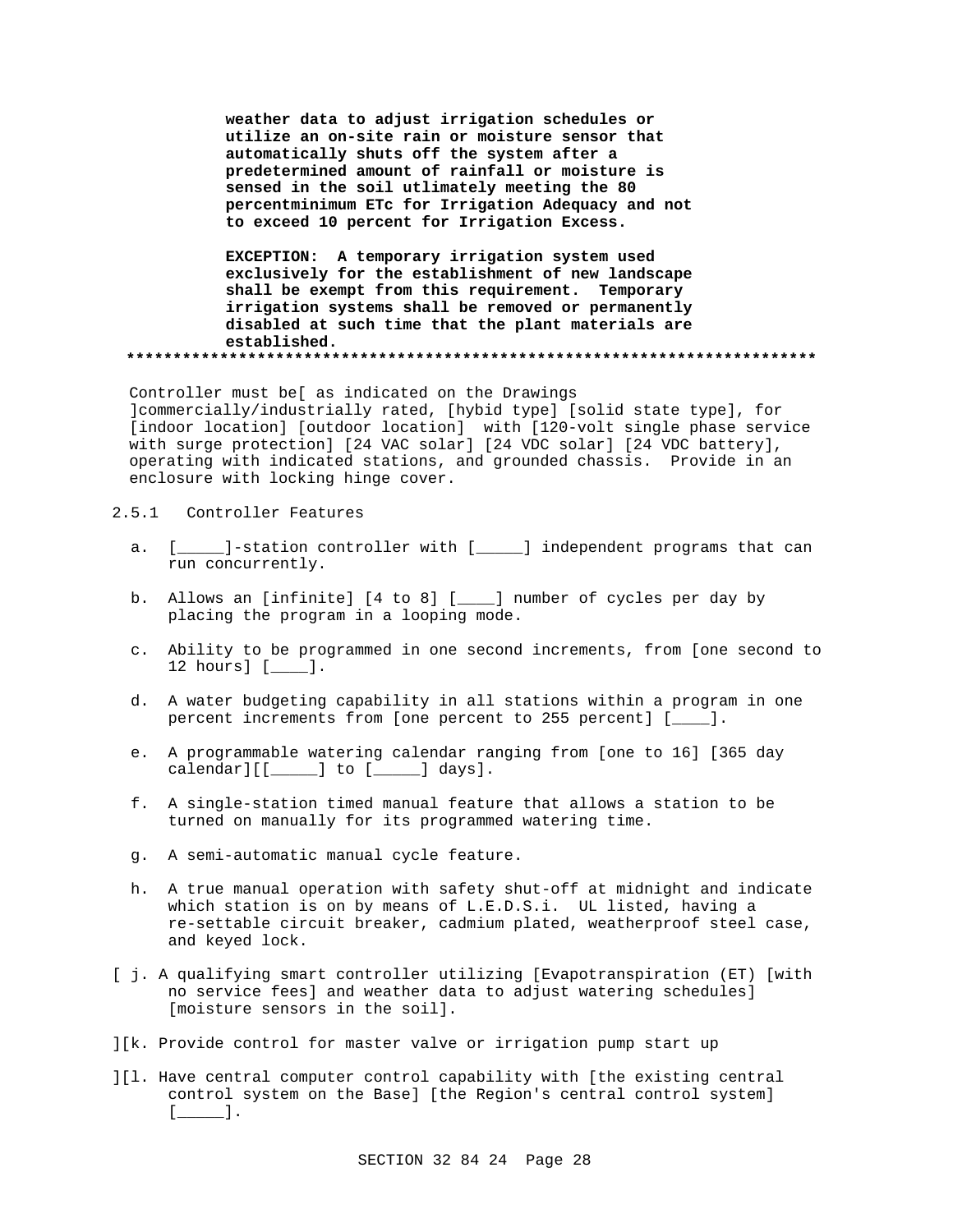#### ]2.5.2 Controller Enclosure

Controller Enclosure must be [NEMA ICS 2] [NEMA ICS 6 Type 3R] [\_\_\_\_\_] mounted [as indicated on the Drawings] [on a concrete pad] [\_\_\_\_\_]. Enclosure must be [indoor wall mounted plastic cabinet] [outdoor pedestal mounted [plastic] [powder-coated metal, color to be [beige] [\_\_\_]] [stainless steel][ ]].

- 2.6 ELECTRICAL CIRCUITS
- 2.6.1 Control Wiring for Electrically Operated Valves

NFPA 70, copper conductor [1.8] [\_\_\_\_\_] mm [14] [\_\_\_\_\_] gage wire, Type UF.

## 2.6.2 Conduit

UL 651, rigid polyvinyl chloride conduit, Schedule 40.

### 2.7 CONCRETE MATERIALS

[20] [\_\_\_\_\_] MPa[2500] [\_\_\_\_\_] psi compressive concrete strength at 28 days as specified under Section 03 30 00 CAST-IN-PLACE CONCRETE.

- PART 3 EXECUTION
- 3.1 INSTALLATION

Install sprinkler system after site grading has been completed.

3.1.1 Trenching

Hand trench around roots to pipe grade when roots of 50 mm 2 inches diameter or greater are encountered. Make width of trench 100 mm 4 inches minimum or 1 1/2 times diameter of pipe, whichever is wider. Backfill and hand tamp over excavation. When rock is encountered, excavate 100 mm 4 inches deeper and backfill with silty sand (SM) or well-graded sand (SW) to pipe grade. Keep trenches free of obstructions and debris that would damage pipe. Do not mix subsoil with topsoil. Bore under existing concrete walks, drives and other obstacles at a depth conforming to bottom of adjacent trenches. Install pipe sleeve, two pipe diameters larger than sprinkler pipe, to fill bore.[ Rock will be encountered. Excavate 100 mm 4 inches deeper and backfill with silty sand (SM) or well graded sand (SW) to pipe grade.] Prior to backfilling of trench, Contracting Officer shall verify and approve location of all irrigation heads.

3.1.2 Piping System

#### 3.1.2.1 Clearances

- a. Minimum horizontal clearances between lines: 100 mm for 50 mm 4 inches for 2 inch pipe and less; 300 mm for 50 mm 12 inches for 2 inch pipe and more.
- b. Minimum vertical clearances between lines: 25 mm one inch.

#### 3.1.2.2 Minimum Pitch

Down 150 mm per 30 m 6 inches per 100 feet in direction of drain valves.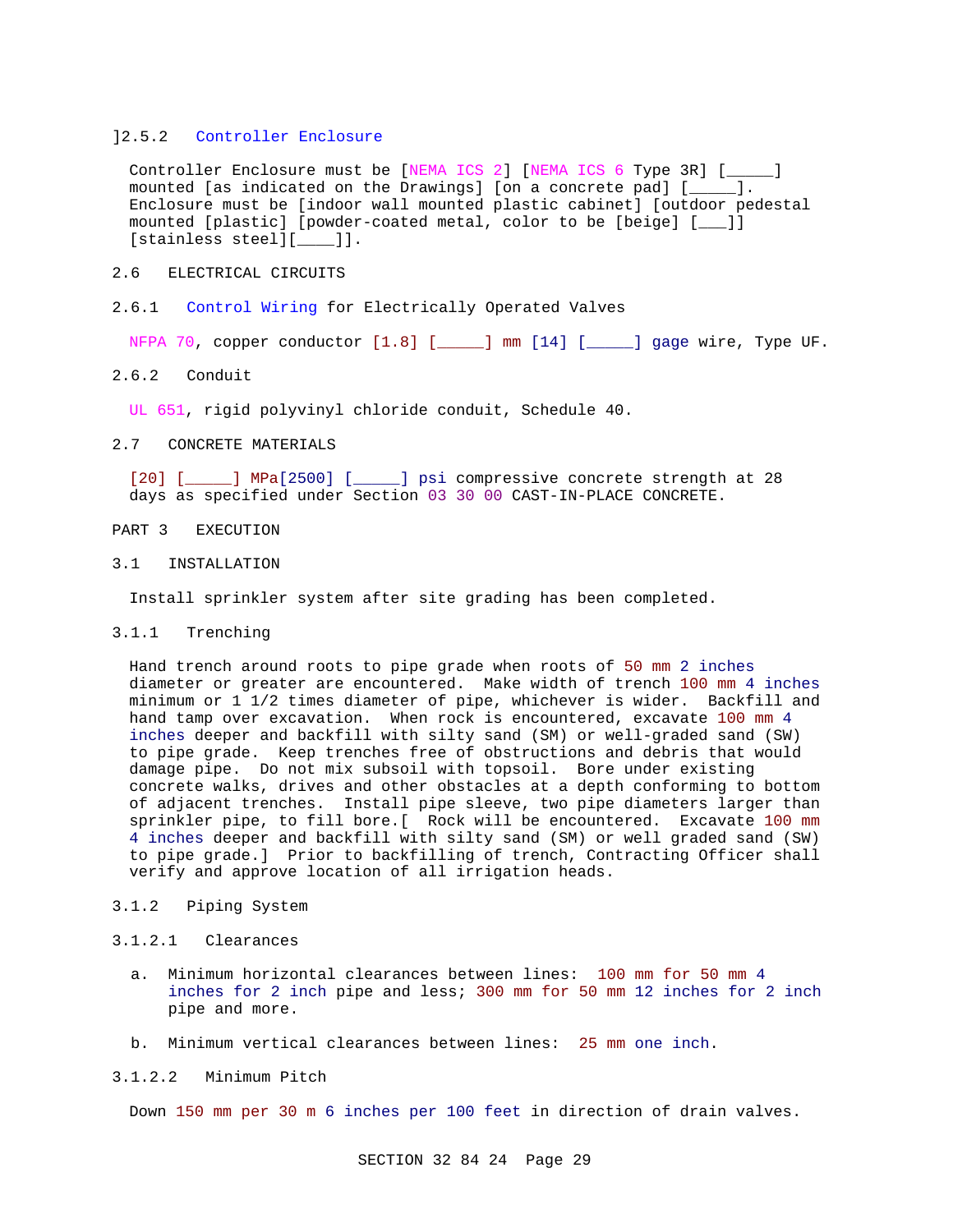#### [3.1.2.3 Thrust Blocks

Install thrust blocks at bends, tees, plugs and valves or [63] [\_\_\_\_\_] mm [2 1/2] [\_\_\_\_\_] inches and larger mainline piping. Place concrete so that sides subject to thrust or load are against undisturbed earth, and valves and fittings are serviceable after concrete has set.

]3.1.2.4 Minimum Backfill Cover

- a. [450] [\_\_\_\_\_] mm [18] [\_\_\_\_\_] inches for pressure mainline pipe and valve control wire.
- b. [300] [\_\_\_\_\_] mm [12] [\_\_\_\_\_] inches for non-pressure lateral pipe.
- c. [600] [\_\_\_\_\_] mm [24] [\_\_\_\_\_] inches for all piping under paved or non-paved pedestrian paths.
- d. [900] [\_\_\_\_\_] mm [36] [\_\_\_\_\_] inches for all piping under traffic loads, [farm operations], [freezing temperatures].
- e. Install pipe sleeves at depths indicated in "c" and "d".

[Rock will be encountered. Provide minimum 100 mm 4 inches of silty sand (SM) or well graded sand (SW) cover on top of all piping.] Fill remainder of trench or pipe cover to within 75 mm 3 inches of top with excavated soil, and compact soil with plate hand-held compactors to same density as undisturbed adjacent soil.

## 3.1.2.5 Restoration

## **\*\*\*\*\*\*\*\*\*\*\*\*\*\*\*\*\*\*\*\*\*\*\*\*\*\*\*\*\*\*\*\*\*\*\*\*\*\*\*\*\*\*\*\*\*\*\*\*\*\*\*\*\*\*\*\*\*\*\*\*\*\*\*\*\*\*\*\*\*\*\*\*\*\* NOTE: Fill the section number and title for the restoration of pavements in the blank below using proper format per UFC 1-300-02, "Unified Facilities Guide Specifications (UFGS) Format Standard". \*\*\*\*\*\*\*\*\*\*\*\*\*\*\*\*\*\*\*\*\*\*\*\*\*\*\*\*\*\*\*\*\*\*\*\*\*\*\*\*\*\*\*\*\*\*\*\*\*\*\*\*\*\*\*\*\*\*\*\*\*\*\*\*\*\*\*\*\*\*\*\*\*\***

Fill top 75 mm 3 inches with topsoil and compact with same density as surrounding soil. Restore [turf] and [plants] according to [Section 32 92 19 SEEDING,][Section 32 92 23 SODDING,][Section 32 92 26 SPRIGGING,] [and] [Section 32 93 00 EXTERIOR PLANTS]. [Restore pavements according to [\_\_\_\_\_]].

## 3.1.2.6 Sterilization

Sprinkler system fed from a potable water system sterilized upstream of backflow preventer in accordance with AWWA C651. Sterilize new water lines for a minimum of 24 hours to meet [local] [state] [federal] health test requirements before placing in service. Minimum retention period shall be 3 hours.

- 3.1.3 Piping Installation
- 3.1.3.1 Polyvinyl Chloride (PVC) Pipe
	- a. Solvent-Cemented Joints: ASTM D2855.
	- b. Threaded Joints: full cut with a maximum of three threads remain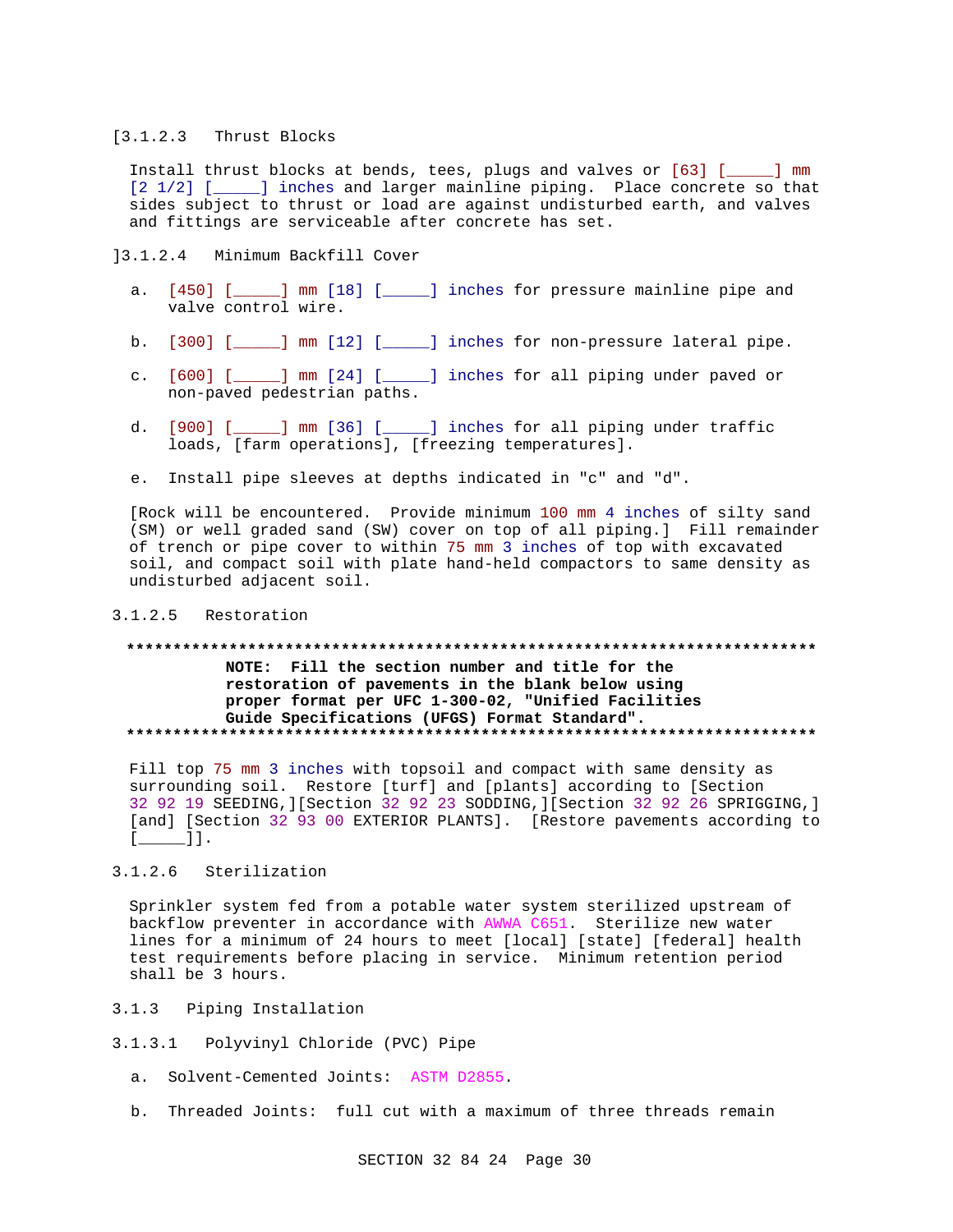exposed on pipe and nipples. Make threaded joints tight without recourse to wicks or fillers, other than polytetrafluoroethylene thread tape.

c. Piping: ASTM D2774 or ASTM D2855, and pipe manufacturer's instructions. Install pipe in a serpentine (snaked) manner to allow for expansion and contraction in trench before backfilling. Install pipes at temperatures over 4.5 degrees C 40 degrees F.

#### 3.1.3.2 Soldered Copper Tubing

Ream pipe and remove burrs. Clean and polish contact surfaces of joint. Flux both male and female ends. Insert end of tube into fittings full depth of socket. After soldering, a solder bead shall show continuously around entire joint circumference. Remove excess acid flux from tubings and fittings.

3.1.3.3 Threaded Brass or Galvanized Steel Pipe

Prior to installation ream pipe. Cut threads as specified in ASME B1.2. Make joints with pipe joint compound applied to male end only.

3.1.3.4 Polyethylene (PE) Pipe and Drip Tubing

Bury [drip tubing] [and] [PE pipe] 300 mm 12 inches deep. [Solvent weld] [compression connection] [barbed connection] in accordance with manufacturers recommendation. Install hose in serpentine manner. When cutting hose, use a shearing tool such as a pipe cutter, knife or shears. Use only manufacturer's recommended tool and procedure when installing drip heads.

3.1.3.5 Dielectric Protection

Where pipes of dissimilar metal are joined, make connection with dielectric fitting.

3.1.4 Irrigation Heads

Install plumb and level with terrain. Irrigation heads must not spray directly on or within 1 meter 3-feet of building.

3.1.4.1 Fixed Riser Irrigation Heads

## **\*\*\*\*\*\*\*\*\*\*\*\*\*\*\*\*\*\*\*\*\*\*\*\*\*\*\*\*\*\*\*\*\*\*\*\*\*\*\*\*\*\*\*\*\*\*\*\*\*\*\*\*\*\*\*\*\*\*\*\*\*\*\*\*\*\*\*\*\*\*\*\*\*\* NOTE: Fixed risers allowed in planter beds only. \*\*\*\*\*\*\*\*\*\*\*\*\*\*\*\*\*\*\*\*\*\*\*\*\*\*\*\*\*\*\*\*\*\*\*\*\*\*\*\*\*\*\*\*\*\*\*\*\*\*\*\*\*\*\*\*\*\*\*\*\*\*\*\*\*\*\*\*\*\*\*\*\*\***

Nozzle mounted on fixed riser minimum 150 mm 6 inches above grade in mulched planter beds, 300 mm 12 inches above grade in planter beds with groundcover. Provide swing joint assembly attachment between lateral lines and fixed risers.

3.1.4.2 Pop-Up Irrigation Head

**\*\*\*\*\*\*\*\*\*\*\*\*\*\*\*\*\*\*\*\*\*\*\*\*\*\*\*\*\*\*\*\*\*\*\*\*\*\*\*\*\*\*\*\*\*\*\*\*\*\*\*\*\*\*\*\*\*\*\*\*\*\*\*\*\*\*\*\*\*\*\*\*\*\* NOTE: Pop-ups required along all pedestrian and vehicular and turf edges. Pop-ups required in all turf areas. \*\*\*\*\*\*\*\*\*\*\*\*\*\*\*\*\*\*\*\*\*\*\*\*\*\*\*\*\*\*\*\*\*\*\*\*\*\*\*\*\*\*\*\*\*\*\*\*\*\*\*\*\*\*\*\*\*\*\*\*\*\*\*\*\*\*\*\*\*\*\*\*\*\***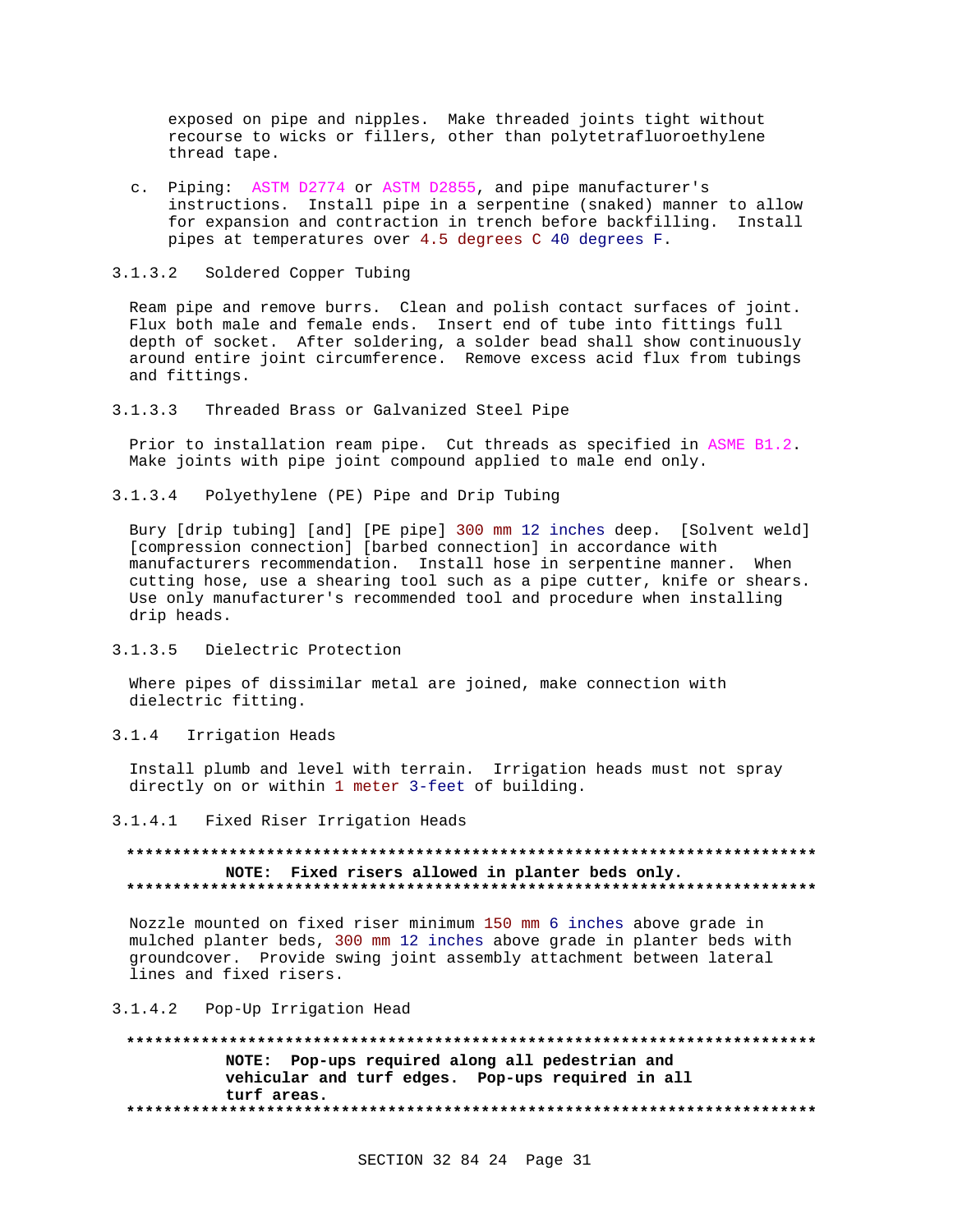Install plumb and level with terrain. Provide swing joint assembly attachment between lateral line and pop-up body. Top of irrigation head shall be flush wit surrounding finish grade.[ In recreational fields, install all pop-up rotors with stainless steel risers 125 mm 5 inches below finish grade per manufacturer's recommendations.]

### 3.1.4.3 Drip Heads

## **\*\*\*\*\*\*\*\*\*\*\*\*\*\*\*\*\*\*\*\*\*\*\*\*\*\*\*\*\*\*\*\*\*\*\*\*\*\*\*\*\*\*\*\*\*\*\*\*\*\*\*\*\*\*\*\*\*\*\*\*\*\*\*\*\*\*\*\*\*\*\*\*\*\* NOTE: Actual water emission points of drip irrigation system installed above soil surface accomplishes two objectives. It aids visual checking of system for proper operation and it reduces system clogging that can be caused by root intrusion. \*\*\*\*\*\*\*\*\*\*\*\*\*\*\*\*\*\*\*\*\*\*\*\*\*\*\*\*\*\*\*\*\*\*\*\*\*\*\*\*\*\*\*\*\*\*\*\*\*\*\*\*\*\*\*\*\*\*\*\*\*\*\*\*\*\*\*\*\*\*\*\*\*\***

Install drip heads [in plastic drip box]. Connect drip head to a [rigid PVC nipple] [drip head stake] [directly to tubing]. Attach tubing to barbed fitting and daylight distribution tubing at rootball secured with stake. Add bug cap at end of secured distribution tubing. After installing drip heads and before operating system, open end of drop lateral and flush lines clean. The number of drip heads on a line shall not exceed manufacturer's recommendations for that hose or distribution tubing size and length.

#### 3.1.5 Valves

### 3.1.5.1 Isolation Valves

Install in a valve box extending from grade to below valve body, with a minimum of 100 mm 4 inches cover measured from finish grade to top of valve stem.

## 3.1.5.2 Control Valves

Plumb valve in a valve box extending from grade to below valve body, with minimum of 100 mm 4 inch cover measured from grade to top of valve. Install automatic valves beside sprinkler heads with a valve box.

## 3.1.5.3 Quick Coupling Valves

[Install in a valve box extending from grade to below valve body, with a minimum of 100 mm 4 inches cover measured from finish grade to top of valve stem.][Install 50 mm 2 inches above finish grade in planter bed, level with finish grade in turf areas.]

### 3.1.5.4 Hose Bibb

Install [above grade] [below grade in valve box] with support.

#### 3.1.5.5 Drain Valves

Entire system shall be manually or automatically drainable. Equip low point of each underground line with drain valve draining into an excavation containing gravel. Cover gravel with building paper. Backfill with excavated material and 150 mm 6 inches of topsoil.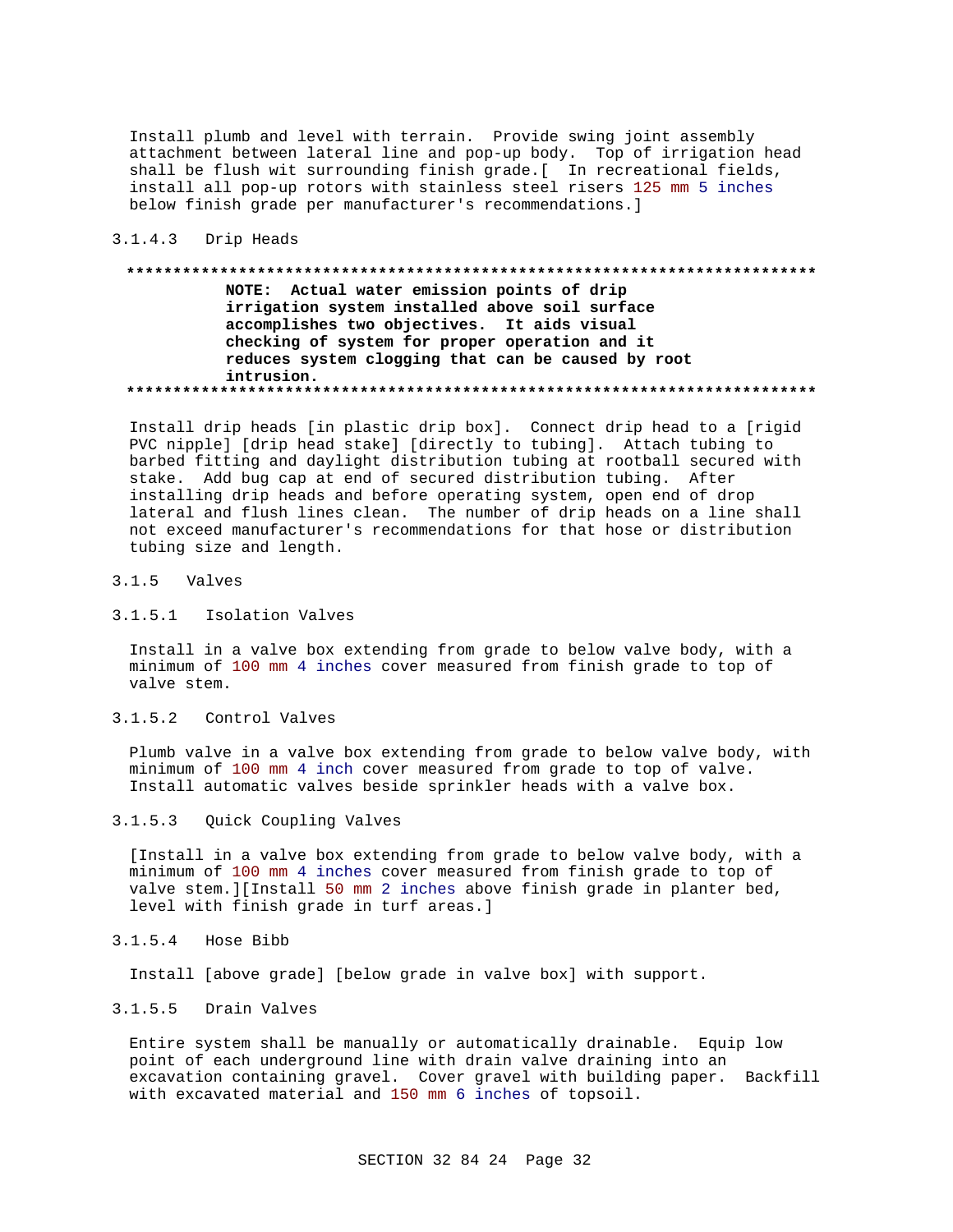#### $3.1.6$ Backflow Preventers

- a. Install backflow preventer in new connection to existing water distribution system, between connection and control valves. Install with concrete pads. [Install with concrete pads in turf only.]
- b. Flush pipe lines prior to installing device.
- c. Device shall not be installed in pits or where any part of the device could become submerged in standing water
- d. Install device a minimum of 300 mm 12 inches from trees, walls, fences, structures and other obstructions.
- $3.1.6.1$ Reduced Pressure Backflow Preventer
	- a. Protect device by a strainer located upstream.
	- b. Install device a minimum of 300 mm 12 inches between finish grade and bottom of relief port.
- [ c. Where freezing conditions occur, locate device inside a building and pipe the relief valve port through an air gap to a drain.
- ][d. Install water meter above grade, upstream of unit of unit as a part of assembly. Provide galvanized steel support with concrete footing.
- $13.1.6.2$ Pressure Vacuum Breaker

# NOTE: Install device in an accessible location to facilitate inspection and servicing. The device can be installed on a main line to irrigation system upstream of shut-off valves (valves may be located downstream from device).

- a. Install device a minimum of 300 mm 12 inches between highest irrigation head and bottom of air relief valve.
- [ b. Where freezing conditions occur, locate device inside a building and pipe the relief valve port through an air gap to a drain.
- $13.1.6.3$ Atmospheric Vacuum Breaker

Install device minimum of 300 mm 12 inches between highest irrigation head and bottom of relief valve located downstream of irrigation control valve.

- 3.1.7 Accessories
- 3.1.7.1 Connection To Existing Water Supply Systems (Tapping Tee)

Use tapping or drilling machine valve and mechanical joint type sleeves for connections to be made under pressure. Bolt sleeves around mains; bolt valve conforming to AWWA C500 to the branch. Open valve, attach drilling machine, make tap, close valve, and remove drilling machine, without interruption of service. Notify Contracting Officer in writing at least 15 days prior to the date the connections are required; receive approval before any service is interrupted. Provide materials required to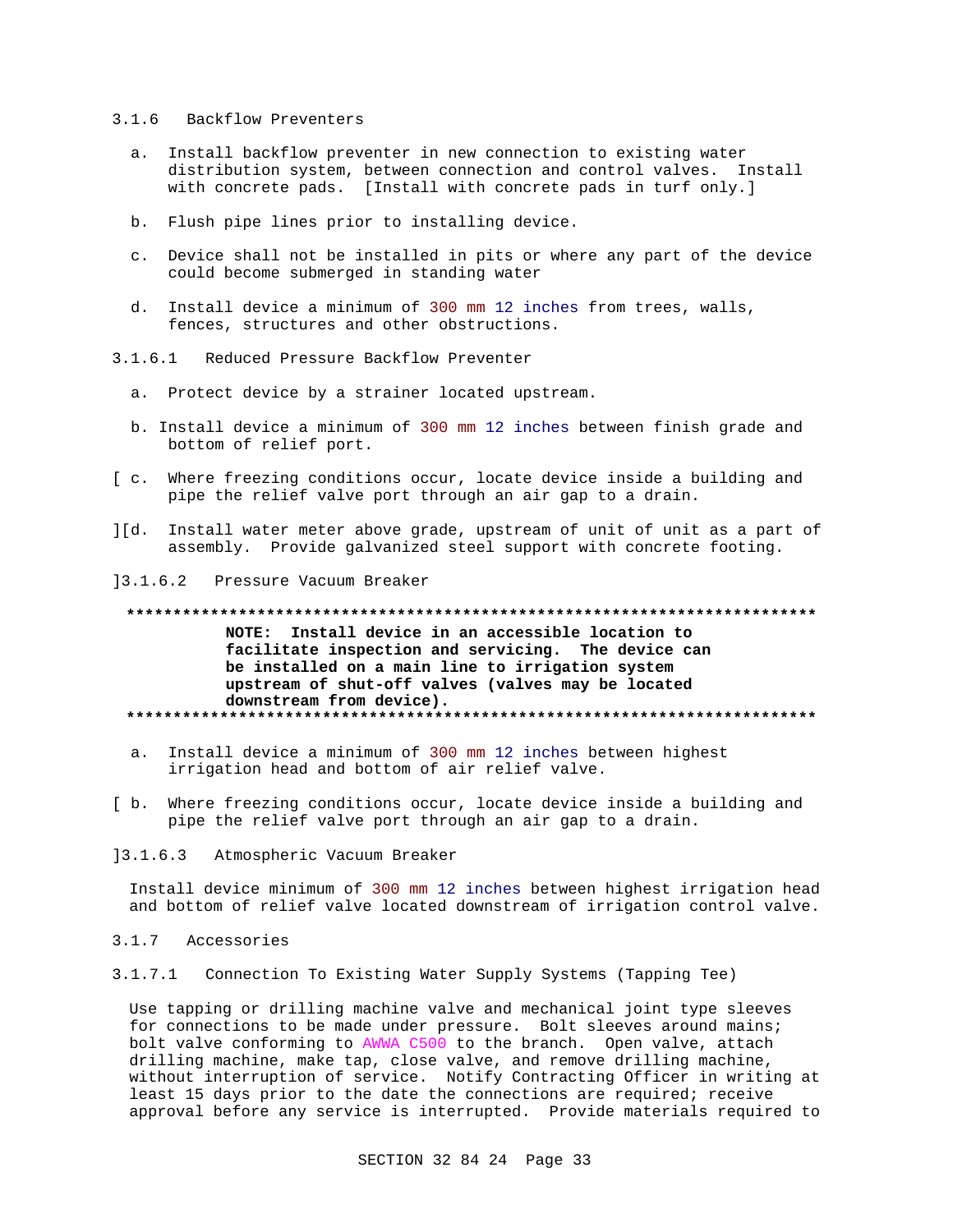make connections into the existing water supply systems and perform excavating, backfilling, and other incidental labor as required. Furnish the labor and the tapping or drilling machine for making the actual connections to the existing systems.

## 3.1.7.2 Water Meter

Install meter upstream of backflow preventer per manufacturer's recommendations and local PWC Utility Department Instructions.[ Plumb meter in a valve box extending from grade to below meter body, with a minimum of 100 mm 4 inch cover measured from top of grade to top of meter.]

- 3.1.7.3 Valve Boxes and Lids
	- a. Install with [0.0283] [\_\_\_\_\_] cubic meters [one] [\_\_\_\_\_] cu ft pea gravel sump below valve.
	- b. Support valve box with [brick] [concrete block] [\_\_\_\_\_].
- [ c. Provide wire screen between gravel sump and bottom of valve body for rodent protection.
- ] d. For turf areas, install flush with finish grade.
	- e. For planter beds, install 50 mm 2 inches above finish grade.
	- f. For sloped conditions, install valve box level with terrain.
- 3.1.7.4 Backflow Preventer Enclosure
	- a. Install with concrete pad.
	- b. Place hinges so direction of swing will not conflict with other site features.
- 3.1.7.5 Rain [and] [Freeze] Shut-Off Device[s]
	- a. Install as per manufacturer's recommendations.
	- b. For wall mounted controllers, attach device[s] to side of building or eave, minimum 2400 mm 8 feet above finish grade and a minimum of 300 mm 12 inches from building wall or eave.
	- c. For pedestal mounted controllers, mount [to side of controller housing] [on top of minimum [1050] [\_\_\_\_\_] mm [42] [\_\_\_\_\_] inches high pole outside of irrigation coverage in vandal-resistant enclosure].
- 3.1.7.6 Soil Moisture Sensing Device
	- a. Bury the device at depth per manufacturer's recommendation in the effective root zone of hydrozone to be monitored.
	- b. Place a sensor-protection [plate] [indicator] [valve box with cover] above the device.
	- c. Provide waterproof connection to all field splices in valve boxes.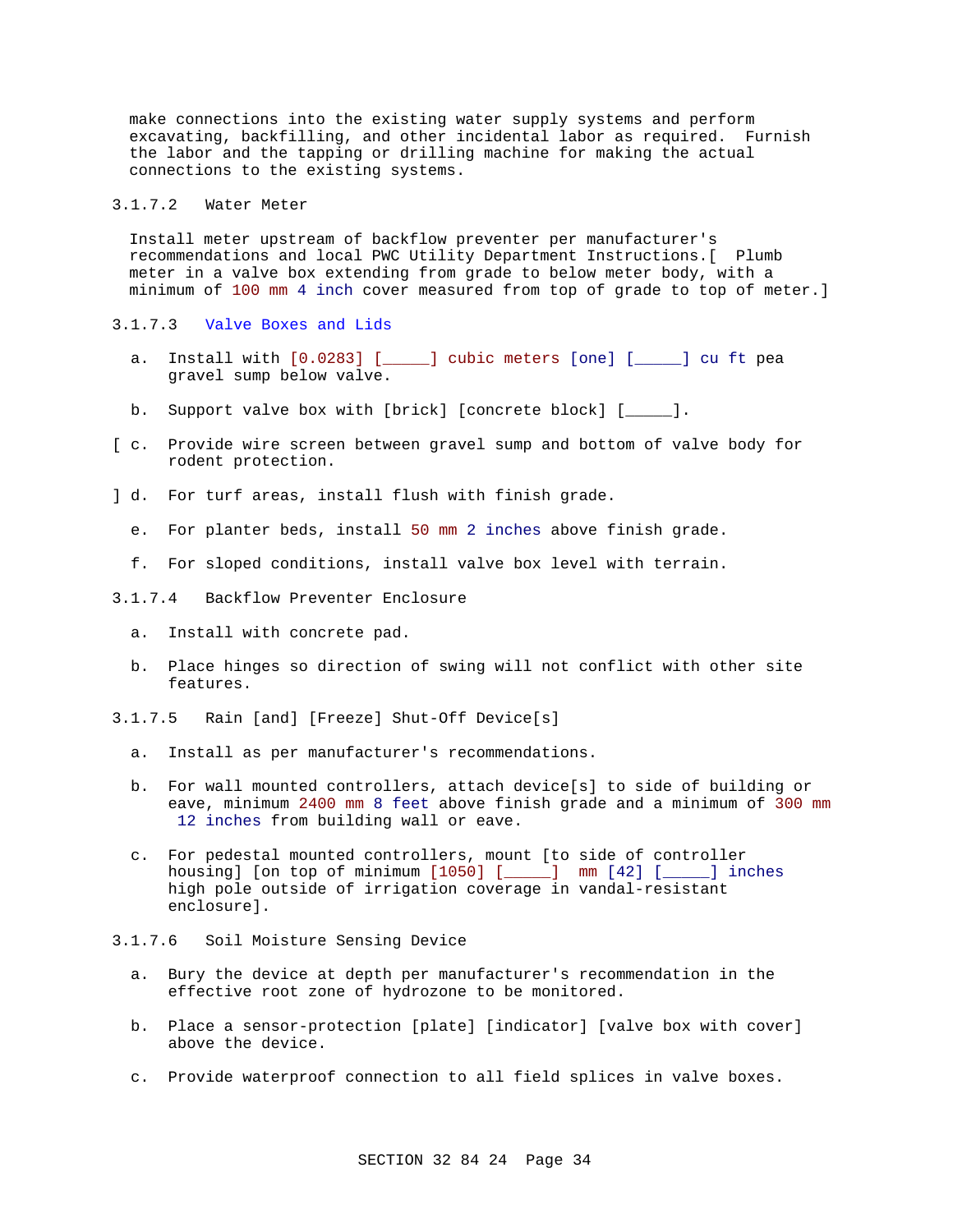## 3.1.7.7 Air/Vacuum Relief Valve

## **\*\*\*\*\*\*\*\*\*\*\*\*\*\*\*\*\*\*\*\*\*\*\*\*\*\*\*\*\*\*\*\*\*\*\*\*\*\*\*\*\*\*\*\*\*\*\*\*\*\*\*\*\*\*\*\*\*\*\*\*\*\*\*\*\*\*\*\*\*\*\*\*\*\* NOTE: Provide air relief/vacuum valve at highest point of all pressurized mainline systems. For drip systems, locate at highest point on drip lateral. \*\*\*\*\*\*\*\*\*\*\*\*\*\*\*\*\*\*\*\*\*\*\*\*\*\*\*\*\*\*\*\*\*\*\*\*\*\*\*\*\*\*\*\*\*\*\*\*\*\*\*\*\*\*\*\*\*\*\*\*\*\*\*\*\*\*\*\*\*\*\*\*\*\***

Locate at highest point in piping system.

#### 3.1.8 Electrical Circuits

Bury wires beside mainline pipe in same trench. Provide gray electrical conduit where wires run under paved or non-paved pedestrian paths and vehicular roads. Tag wires at controller and control valve location with plastic tie wrapped tags. Provide one control wire to each control valve location and one common wire looped from controller to each control valve. Provide one separate control valve wire of a different color from controller to each control valve cluster.

### 3.1.8.1 Loops

Provide a 300 mm 12 inch loop of wire at each valve where controls are connected.

## 3.1.8.2 Expansion and Contraction

Bundle multiple tubes or wires and tape together at [3] [6] m [10] [20] foot intervals with 300 mm 12 inch loop for expansion and contraction.

## 3.1.8.3 Splices

Make electrical splices waterproof. Locate all field electrical splices in valve boxes.

## 3.1.9 Automatic Controller

Determine exact location of controllers in field before installation. Coordinate the electrical service to these locations. Install in accordance with manufacturer's recommendations and NFPA 70.

## 3.1.10 Flushing

After piping, risers, and valves are in place and connected, but prior to installation of sprinkler heads and valves, flush piping system under a full head of water. Maintain flushing for 3 minutes.

## 3.1.11 Adjustment

After grading, plant installation, and rolling of planted areas, adjust sprinkler heads flush with finished grade. Make adjustments by providing new nipples of proper length or by use of heads having an approved device, integral with head, which will permit adjustment in height of head without changing piping.

#### 3.1.12 Sterilization

Sprinkler system fed from a potable water system shall be sterilized upstream of backflow preventer in accordance with AWWA C651. Sterilize new